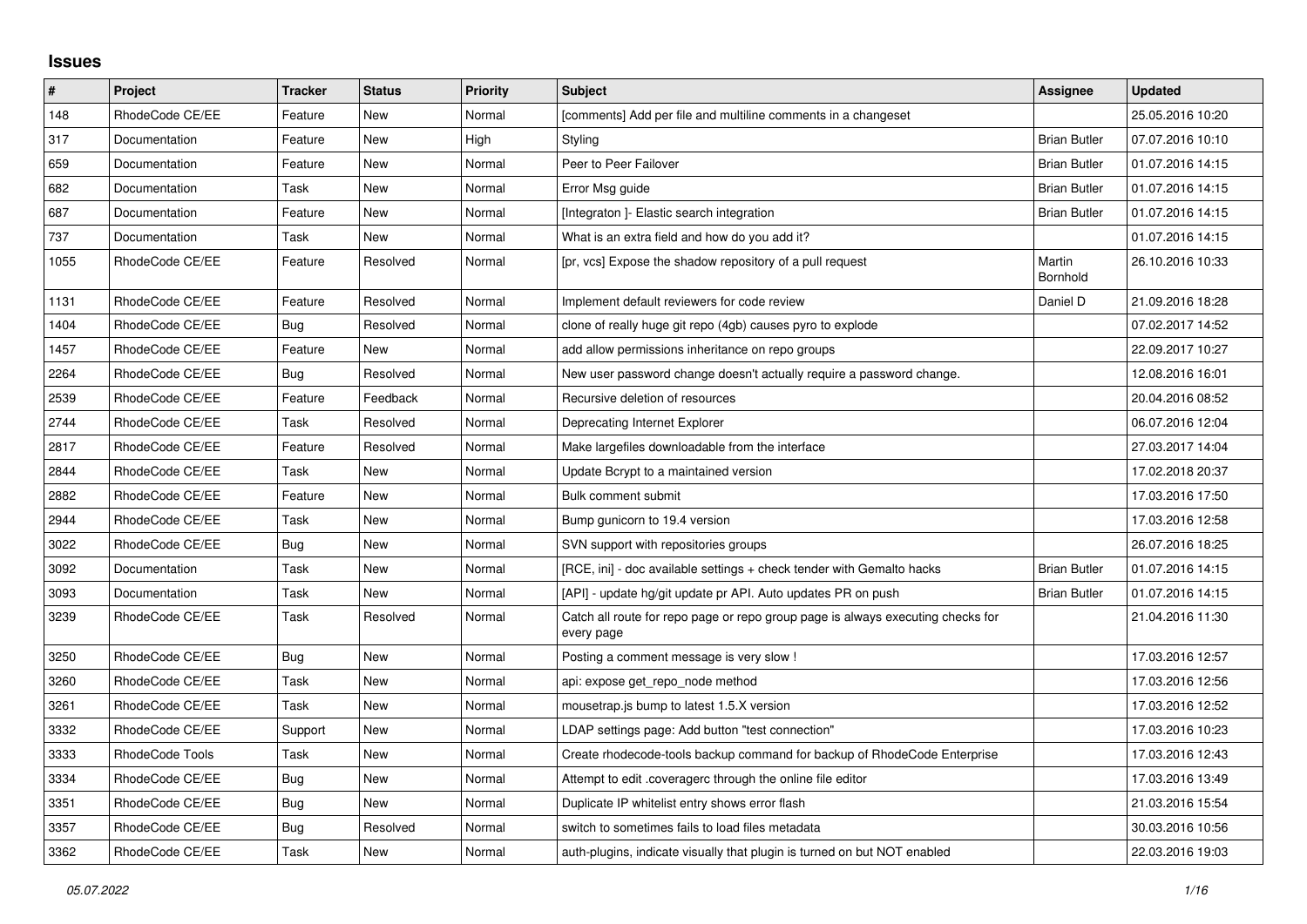| $\vert$ # | Project         | <b>Tracker</b> | <b>Status</b> | <b>Priority</b> | <b>Subject</b>                                                                          | <b>Assignee</b>              | <b>Updated</b>   |
|-----------|-----------------|----------------|---------------|-----------------|-----------------------------------------------------------------------------------------|------------------------------|------------------|
| 3364      | RhodeCode CE/EE | Support        | New           | High            | Allow Specifying the Commit Message for Pull Request Merges                             |                              | 17.04.2018 21:51 |
| 3372      | RhodeCode CE/EE | Bug            | In Progress   | High            | [Idap, groups] Customer gets an empty list of groups                                    | Mikhail<br>Chernykh          | 08.06.2016 11:32 |
| 3373      | RhodeCode CE/EE | Feature        | <b>New</b>    | Normal          | Allow to create Bookmarks and Branches from UI                                          |                              | 05.04.2016 09:21 |
| 3376      | RhodeCode CE/EE | Task           | <b>New</b>    | Normal          | Repo action plugins                                                                     |                              | 24.03.2016 15:21 |
| 3377      | RhodeCode CE/EE | Task           | New           | Normal          | extra fields types extensions                                                           |                              | 24.03.2016 15:23 |
| 3382      | RhodeCode CE/EE | Bug            | New           | Normal          | download superrepo with subrepos                                                        |                              | 25.03.2016 01:30 |
| 3440      | RhodeCode CE/EE | Feature        | <b>New</b>    | Normal          | [design, ux] mock-up user interface for adding a branch/bookmark                        |                              | 05.04.2016 09:21 |
| 3441      | RhodeCode CE/EE | Bug            | New           | Normal          | [ux] clicking on line in file view scrolls to that line                                 |                              | 05.04.2016 13:35 |
| 3454      | RhodeCode CE/EE | Task           | Feedback      | Normal          | [ce/ee] visually differentiate the two editions                                         | Marcin<br>Kuzminski<br>[CTO] | 10.08.2016 03:30 |
| 3455      | RhodeCode CE/EE | Feature        | <b>New</b>    | Normal          | [ux] commit message search should render entire commit message                          |                              | 07.04.2016 17:50 |
| 3460      | RhodeCode CE/EE | Feature        | New           | Normal          | [ux, frontend] hide "show more" button when there is nothing more to show               |                              | 11.04.2016 13:37 |
| 3472      | RhodeCode CE/EE | Feature        | New           | Normal          | Expose unified hooks that can be used in SSH backend                                    |                              | 14.04.2016 17:54 |
| 3483      | RhodeCode CE/EE | Bug            | <b>New</b>    | Normal          | oauth: disable 3rd party registration if RhodeCode registration is disabled             | Marcin<br>Kuzminski<br>[CTO] | 13.04.2016 12:13 |
| 3484      | RhodeCode CE/EE | Task           | <b>New</b>    | Normal          | oauth: reduce required permissions for 3rd party                                        |                              | 13.04.2016 12:33 |
| 3486      | RhodeCode CE/EE | Feature        | <b>New</b>    | Normal          | expose origin of permission in perm dict for users                                      |                              | 06.06.2016 10:54 |
| 3488      | RhodeCode CE/EE | Bug            | Resolved      | Normal          | [frontend, styling] update icon font                                                    | Lisa Quatmann                | 04.10.2016 13:27 |
| 3504      | RhodeCode CE/EE | Task           | In Progress   | Normal          | [routing] Move static assets under a common prefix                                      |                              | 19.07.2016 12:27 |
| 3549      | RhodeCode CE/EE | Bug            | Resolved      | Normal          | [4.0.0 regression], file source links use last commit id instead of current commit id   | Marcin<br>Kuzminski<br>[CTO] | 21.04.2016 16:10 |
| 3555      | RhodeCode CE/EE | Bug            | Resolved      | Normal          | Then disabled repo location change the panel should explicitly state that it's disabled |                              | 25.04.2016 10:34 |
| 3556      | RhodeCode CE/EE | Task           | Resolved      | Normal          | Disable and rename initial_repo_scan flag                                               | Marcin<br>Kuzminski<br>[CTO] | 22.04.2016 14:33 |
| 3615      | RhodeCode CE/EE | Bug            | New           | Low             | (OperationalError) too many SQL variables on admin journal page                         |                              | 06.05.2016 11:45 |
| 3922      | RhodeCode CE/EE | Bug            | New           | Normal          | svn backend returns different diff to git/hg backends                                   |                              | 11.05.2016 14:29 |
| 3923      | RhodeCode CE/EE | Bug            | New           | Normal          | odd exception on running internal-code                                                  |                              | 09.08.2016 10:54 |
| 3939      | RhodeCode CE/EE | <b>Bug</b>     | New           | Normal          | [ux] changelog filter blank after going back in browser                                 |                              | 18.05.2016 14:50 |
| 3950      | RhodeCode CE/EE | Bug            | Resolved      | Normal          | [ce, ee] trying to merge pr against a deleted branch/bookmark breaks the pr page        | Martin<br>Bornhold           | 27.10.2016 16:12 |
| 3956      | RhodeCode CE/EE | Bug            | New           | Normal          | [ce] - svn commit with all 'None' properties (author, message, etc.)                    |                              | 23.05.2016 17:22 |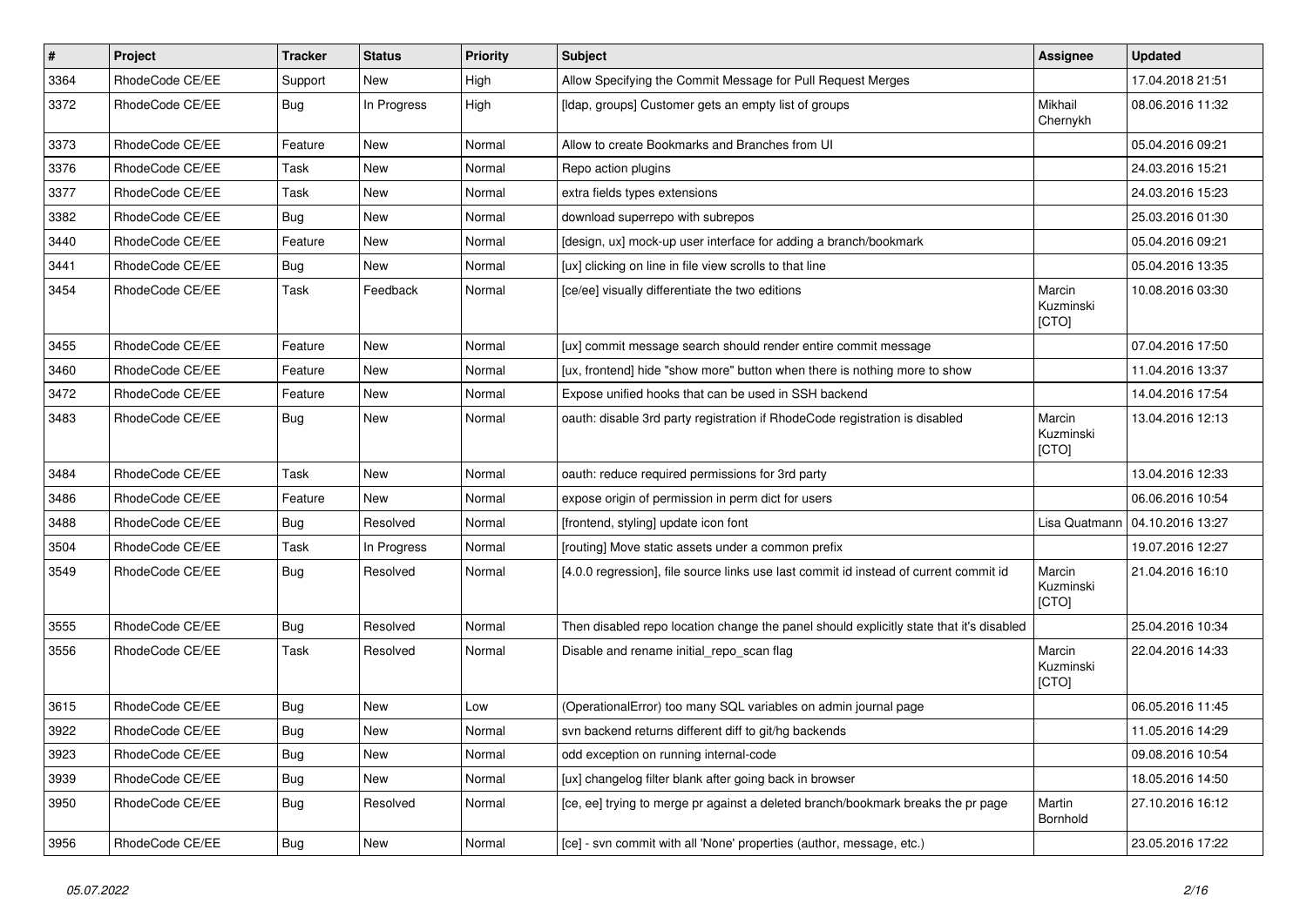| $\pmb{\#}$ | Project              | <b>Tracker</b> | <b>Status</b> | <b>Priority</b> | <b>Subject</b>                                                                      | Assignee                     | <b>Updated</b>   |
|------------|----------------------|----------------|---------------|-----------------|-------------------------------------------------------------------------------------|------------------------------|------------------|
| 3963       | RhodeCode CE/EE      | <b>Bug</b>     | <b>New</b>    | Normal          | [ce] Getting a newly added repo via remap/rescan via api gives no data              |                              | 27.05.2016 05:02 |
| 3967       | RhodeCode CE/EE      | Support        | In Progress   | Normal          | Server 500 error                                                                    |                              | 11.08.2016 13:39 |
| 3971       | RhodeCode CE/EE      | Bug            | Resolved      | Normal          | [ce, vcs] Merge requests/Pull requests failing due to rebase problem                | Johannes<br>Bornhold         | 19.07.2016 15:54 |
| 3977       | RhodeCode CE/EE      | Feature        | New           | Normal          | Wiki                                                                                |                              | 05.06.2016 21:11 |
| 3978       | RhodeCode CE/EE      | Feature        | New           | Normal          | Add bug tracker                                                                     |                              | 05.06.2016 21:20 |
| 3979       | RhodeCode CE/EE      | Feature        | <b>New</b>    | Normal          | Add kanban board                                                                    |                              | 05.06.2016 21:20 |
| 3980       | RhodeCode CE/EE      | Feature        | <b>New</b>    | Normal          | Add CI engine                                                                       |                              | 05.06.2016 21:32 |
| 3981       | RhodeCode CE/EE      | Feature        | Resolved      | Normal          | Add cloud hosting like Gitlab, GitHub                                               |                              | 02.03.2020 09:14 |
| 3986       | RhodeCode Appenlight | Bug            | <b>New</b>    | Normal          | table headers should be left aligned                                                |                              | 07.06.2016 11:53 |
| 3987       | RhodeCode Appenlight | Bug            | New           | Normal          | adjust footer so it's consistent with the website footer                            |                              | 15.06.2016 10:20 |
| 3989       | RhodeCode Appenlight | Bug            | Resolved      | Normal          | even up report spacing                                                              |                              | 21.06.2016 18:55 |
| 3990       | RhodeCode Appenlight | <b>Bug</b>     | New           | Normal          | some dashboard builder buttons are up against fields                                |                              | 07.06.2016 12:01 |
| 3991       | RhodeCode Appenlight | Bug            | Resolved      | Normal          | report logs need upper margin                                                       |                              | 21.06.2016 18:55 |
| 3994       | RhodeCode Appenlight | Bug            | New           | Normal          | during setup, user is given option to make admin account even if one does not exist |                              | 08.06.2016 12:44 |
| 3999       | RhodeCode CE/EE      | Feature        | Resolved      | Normal          | Add `send account information` to user creation page                                |                              | 28.06.2016 15:22 |
| 4000       | RhodeCode CE/EE      | Feature        | New           | Normal          | Make compare more functional                                                        | Marcin<br>Kuzminski<br>[CTO] | 18.11.2017 19:11 |
| 4003       | RhodeCode CE/EE      | Task           | Resolved      | Normal          | User personal repository groups improvements                                        |                              | 07.11.2016 16:12 |
| 4017       | RhodeCode Appenlight | Feature        | <b>New</b>    | Low             | application logos need help                                                         |                              | 14.06.2016 11:52 |
| 4035       | RhodeCode CE/EE      | Bug            | In Progress   | Normal          | failed to create whoosh index                                                       | Marcin<br>Kuzminski<br>[CTO] | 06.07.2016 00:04 |
| 4036       | RhodeCode CE/EE      | Bug            | Resolved      | Normal          | encrypted clone_uri can throw unicodeerror after key change                         | Marcin<br>Kuzminski<br>[CTO] | 27.06.2016 19:38 |
| 4040       | RhodeCode CE/EE      | Bug            | <b>New</b>    | Low             | [ce, ee] logout when logged out causes 403 Cross-site request forgery detected      |                              | 23.06.2016 13:40 |
| 4044       | RhodeCode CE/EE      | Feature        | Resolved      | Normal          | <b>Branch permissions</b>                                                           |                              | 30.08.2018 09:48 |
| 4045       | RhodeCode CE/EE      | Task           | New           | Normal          | File permissions                                                                    |                              | 17.04.2018 21:49 |
| 4051       | RhodeCode CE/EE      | Task           | New           | Normal          | [ux, renderering] Consistent formatting on text fields.                             |                              | 22.09.2017 10:27 |
| 4052       | RhodeCode Appenlight | Task           | New           | Normal          | release fixes                                                                       | Marcin Lulek                 | 29.06.2016 12:14 |
| 4056       | RhodeCode Appenlight | Feature        | New           | Normal          | Optionally allow to filter graphs per machine in dashboard                          |                              | 30.06.2016 15:12 |
| 4057       | RhodeCode Appenlight | Feature        | New           | Normal          | Negation option for search filter                                                   |                              | 30.06.2016 15:12 |
| 4059       | RhodeCode Appenlight | Feature        | New           | Normal          | Server Monitoring                                                                   |                              | 30.06.2016 15:15 |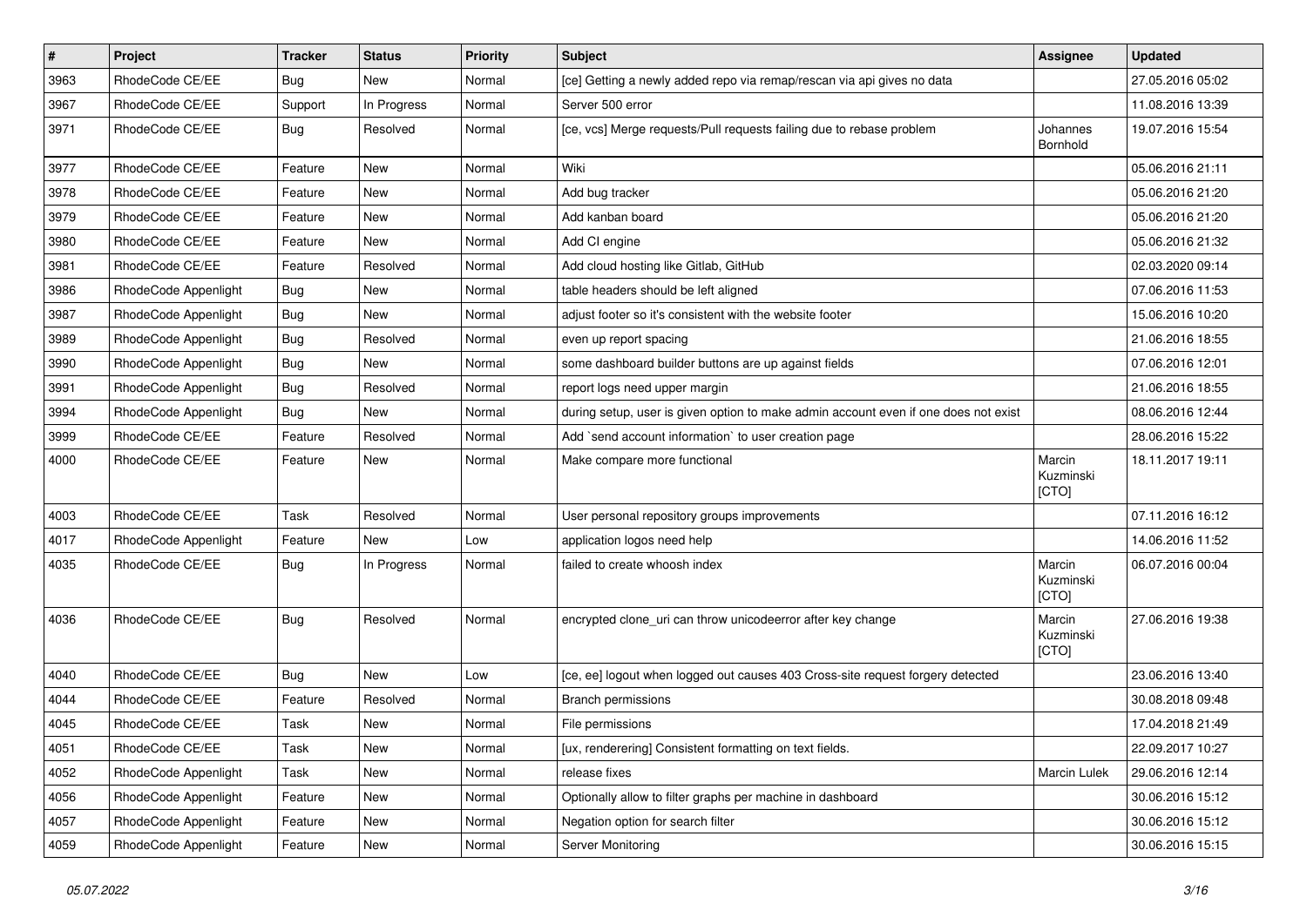| $\vert$ # | Project              | <b>Tracker</b> | <b>Status</b> | <b>Priority</b> | <b>Subject</b>                                                                                                     | <b>Assignee</b>                | <b>Updated</b>   |
|-----------|----------------------|----------------|---------------|-----------------|--------------------------------------------------------------------------------------------------------------------|--------------------------------|------------------|
| 4060      | RhodeCode Appenlight | Feature        | New           | Normal          | Replayable requests                                                                                                |                                | 30.06.2016 15:15 |
| 4061      | RhodeCode Appenlight | Feature        | <b>New</b>    | Normal          | Timezone for applications                                                                                          |                                | 30.06.2016 15:16 |
| 4062      | RhodeCode Appenlight | Feature        | New           | Normal          | A way to see browser breakdown for an error                                                                        |                                | 30.06.2016 15:16 |
| 4063      | RhodeCode Appenlight | Feature        | New           | Normal          | add option to specify custom value in dashboard select                                                             |                                | 30.06.2016 15:17 |
| 4064      | RhodeCode Appenlight | Feature        | New           | Normal          | Create a multiple action feature for Reports and Logs lists                                                        |                                | 30.06.2016 15:18 |
| 4065      | RhodeCode CE/EE      | Bug            | Resolved      | Normal          | [ux, login] 404 on login after comment attempt                                                                     | Marcin<br>Kuzminski<br>[CTO]   | 04.07.2016 00:40 |
| 4071      | RhodeCode Appenlight | Feature        | New           | Normal          | Allow for easy out-out of assigned permissions                                                                     |                                | 05.07.2016 10:14 |
| 4074      | RhodeCode CE/EE      | Feature        | New           | Normal          | Edit review comment                                                                                                | <b>Bartłomiei</b><br>Wołyńczyk | 17.04.2018 21:51 |
| 4081      | RhodeCode CE/EE      | Support        | Resolved      | Normal          | Receiving server 500 error when trying to clone repo from windows client using<br>eclipse                          |                                | 12.07.2016 14:30 |
| 4089      | RhodeCode CE/EE      | <b>Bug</b>     | Resolved      | Normal          | syn repository does not exist                                                                                      |                                | 12.06.2018 12:29 |
| 4090      | RhodeCode CE/EE      | Bug            | Resolved      | Normal          | test ticket                                                                                                        |                                | 09.03.2021 20:39 |
| 4091      | RhodeCode CE/EE      | Bug            | Resolved      | Normal          | [ce, ee] Redmine integration blocks for 30 seconds if redmine server not available                                 | Daniel D                       | 15.07.2016 12:26 |
| 4092      | RhodeCode CE/EE      | <b>Bug</b>     | Feedback      | Normal          | [ce, ee] Redmine/JIRA integrations - smart commits                                                                 | Daniel D                       | 21.07.2016 12:59 |
| 4108      | RhodeCode CE/EE      | Task           | Resolved      | Normal          | Release 4.2.2                                                                                                      |                                | 14.10.2016 13:08 |
| 4109      | RhodeCode CE/EE      | Bug            | New           | Normal          | [files] The "switch to commit" widget is broken after using browser back button                                    |                                | 17.04.2018 21:50 |
| 4110      | RhodeCode CE/EE      | Bug            | In Progress   | Normal          | [ce, ee] repos can be named _admin, _static                                                                        | Daniel D                       | 20.07.2016 19:51 |
| 4116      | RhodeCode CE/EE      | <b>Bug</b>     | New           | High            | [ee] Starting EE or running paster commands like setup-rhodecode does not work<br>without setting LC_ALL properly. |                                | 18.08.2016 21:03 |
| 4120      | RhodeCode CE/EE      | Task           | New           | Normal          | [ce] replace get_repo_nodes api                                                                                    | Daniel D                       | 17.04.2018 21:49 |
| 4121      | RhodeCode CE/EE      | Bug            | Resolved      | Normal          | [ce, ee] server announcement has extra margin                                                                      | Lisa Quatmann                  | 26.09.2016 14:00 |
| 4140      | RhodeCode CE/EE      | Task           | Resolved      | Normal          | Check middleware chain status, and Verify that special middleware is catching<br>exceptions correctly              |                                | 23.08.2016 12:13 |
| 4144      | RhodeCode CE/EE      | Feature        | New           | Normal          | [ux] improve enable/disable of notifications                                                                       |                                | 02.08.2016 17:19 |
| 4147      | RhodeCode CE/EE      | Task           | New           | Normal          | [ce, ee, docs] Events documentation                                                                                | Daniel D                       | 15.08.2016 12:33 |
| 4151      | RhodeCode CE/EE      | Task           | Resolved      | Normal          | [packaging] Subversion to current 1.9.X                                                                            |                                | 09.09.2016 10:18 |
| 4153      | RhodeCode CE/EE      | Task           | Resolved      | Normal          | Optimize readme fetching by changing the system of readme detection                                                | Johannes<br>Bornhold           | 09.09.2016 10:17 |
| 4154      | RhodeCode CE/EE      | <b>Bug</b>     | New           | Low             | [ce, ee] user register via github captcha                                                                          |                                | 05.08.2016 22:51 |
| 4155      | RhodeCode CE/EE      | Bug            | Resolved      | Low             | Date of Last Change is not displayed correctly                                                                     | Marcin<br>Kuzminski<br>[CTO]   | 21.01.2020 02:20 |
| 4157      | RhodeCode CE/EE      | Feature        | <b>New</b>    | Normal          | [integrations] Integrate with industry standard SW development tools                                               | Daniel D                       | 08.08.2016 12:55 |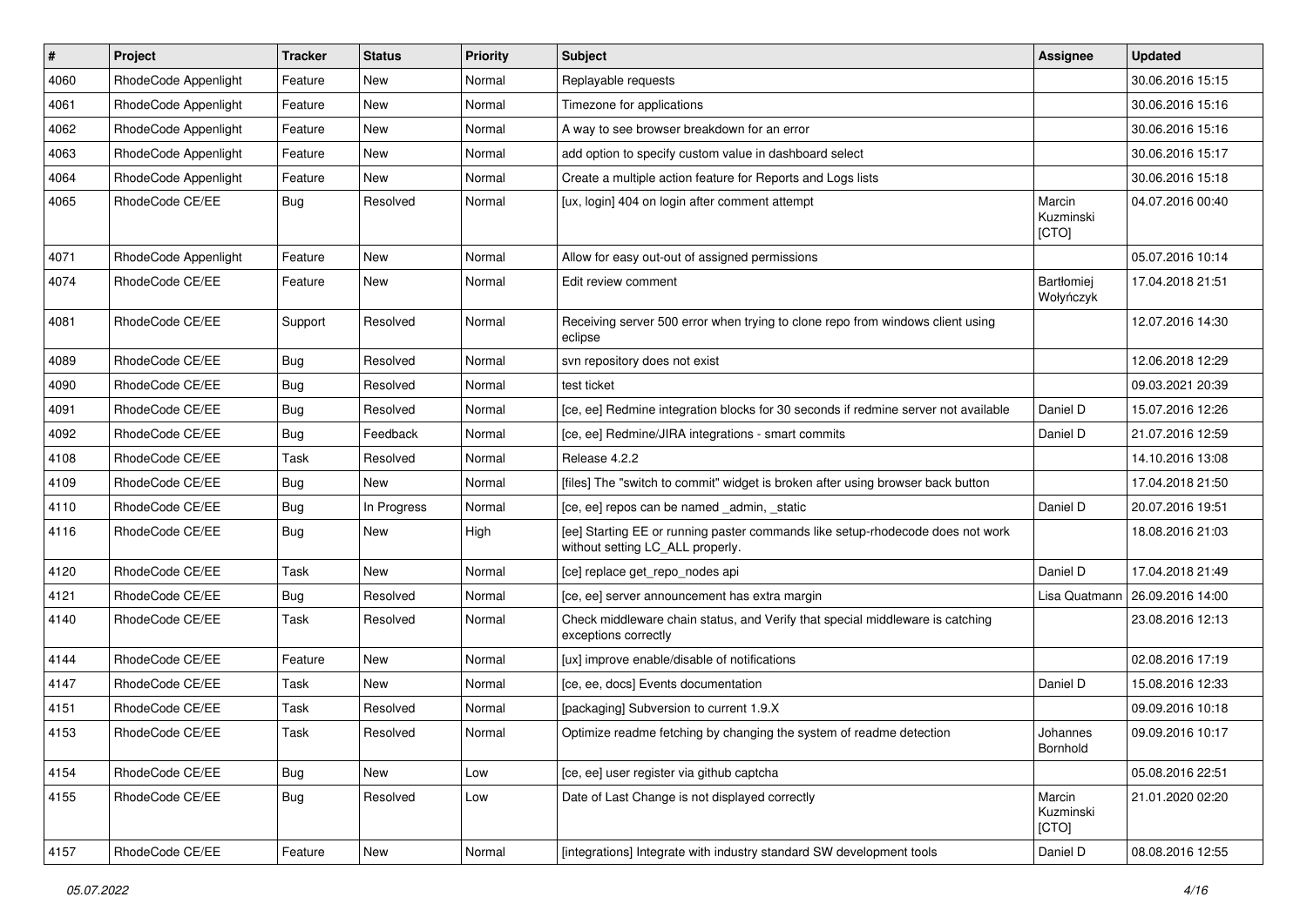| $\vert$ # | Project         | <b>Tracker</b> | <b>Status</b> | <b>Priority</b> | <b>Subject</b>                                                                                       | Assignee                     | <b>Updated</b>   |
|-----------|-----------------|----------------|---------------|-----------------|------------------------------------------------------------------------------------------------------|------------------------------|------------------|
| 4163      | RhodeCode CE/EE | Task           | <b>New</b>    | Normal          | [ce, ee] celery refactor + upgrade                                                                   |                              | 15.08.2016 12:32 |
| 4166      | RhodeCode CE/EE | Bug            | Resolved      | Urgent          | [ce] Rhodecode crashing after MySQL error                                                            |                              | 23.08.2016 23:35 |
| 4169      | RhodeCode CE/EE | Task           | Resolved      | Normal          | re-architecture celery support                                                                       |                              | 17.11.2017 19:21 |
| 4173      | RhodeCode CE/EE | <b>Bug</b>     | Resolved      | Urgent          | [ce, ee] mysql recycle pool timeout not working                                                      | Daniel D                     | 16.08.2016 22:02 |
| 4175      | RhodeCode CE/EE | Feature        | Resolved      | Normal          | [ce, ee] repo group integrations                                                                     | Daniel D                     | 16.08.2016 20:00 |
| 4178      | RhodeCode CE/EE | Bug            | Resolved      | Normal          | RhodeCode EE OVA VM wont run on a ESX 6.0 host                                                       | Marcin<br>Kuzminski<br>[CTO] | 15.09.2016 13:25 |
| 4179      | RhodeCode CE/EE | Task           | New           | Normal          | [ce, ee] refine perms summary list                                                                   | Daniel D                     | 14.09.2016 12:09 |
| 4180      | RhodeCode CE/EE | Task           | Resolved      | Normal          | integrations: possible limit the updates sent                                                        | Daniel D                     | 22.08.2016 12:22 |
| 4181      | RhodeCode CE/EE | Task           | Resolved      | Normal          | Integrations: allow root repos only integrations                                                     | Daniel D                     | 31.08.2016 17:44 |
| 4182      | RhodeCode CE/EE | Feature        | <b>New</b>    | Normal          | add direct link from notification to corresponding PR                                                |                              | 19.08.2016 12:35 |
| 4183      | RhodeCode CE/EE | Feature        | Resolved      | Normal          | Different roles for PR reviewers                                                                     | Daniel D                     | 12.10.2020 23:13 |
| 4184      | RhodeCode CE/EE | Bug            | Resolved      | High            | fix content INT overflow bug                                                                         | Marcin<br>Kuzminski<br>[CTO] | 23.08.2016 10:31 |
| 4188      | RhodeCode CE/EE | Bug            | <b>New</b>    | Normal          | [tests, svn] changeset tests produce different results for svn                                       |                              | 22.08.2016 09:54 |
| 4189      | RhodeCode CE/EE | <b>Bug</b>     | <b>New</b>    | Normal          | [tests, git] count of commit ids is different for git than hg when comparing remote                  |                              | 22.08.2016 12:34 |
| 4190      | RhodeCode CE/EE | <b>Bug</b>     | New           | Normal          | [tests] fix or remove rst xss inline test                                                            |                              | 22.08.2016 12:15 |
| 4191      | RhodeCode CE/EE | Feature        | <b>New</b>    | Normal          | Add custom Image logo option to header                                                               |                              | 22.08.2016 14:49 |
| 4192      | RhodeCode CE/EE | Feature        | Resolved      | Normal          | [ce, ee] slack/hipchat integrations group commits by branch pushed                                   |                              | 09.09.2016 19:01 |
| 4193      | RhodeCode CE/EE | Feature        | In Progress   | Normal          | Improve Filter Functionality in the Change Log                                                       | Marcin<br>Kuzminski<br>[CTO] | 22.09.2017 10:25 |
| 4194      | RhodeCode CE/EE | Task           | Resolved      | Normal          | move svn http backend out of labs into a real VCS settings                                           | Lisa Quatmann                | 14.09.2016 23:16 |
| 4197      | RhodeCode CE/EE | Task           | <b>New</b>    | Normal          | [ce, ee] get list of users with their permissions to a repository                                    | Daniel D                     | 22.09.2017 10:30 |
| 4199      | RhodeCode CE/EE | Bug            | Resolved      | High            | investigate: ongoing SSL problems when switching to 4.X from 3.X                                     | Johannes<br>Bornhold         | 15.09.2016 13:14 |
| 4202      | RhodeCode CE/EE | Task           | Resolved      | Normal          | Polish the 503.html page                                                                             | Daniel D                     | 30.08.2016 23:54 |
| 4203      | RhodeCode CE/EE | Task           | Resolved      | Normal          | Get rid of svn.proxy.parent_path_root, and replace it with reading storage location<br>from Database | Martin<br>Bornhold           | 22.09.2016 14:31 |
| 4206      | RhodeCode CE/EE | Bug            | Resolved      | High            | Error creating SVN groups                                                                            |                              | 15.09.2016 13:24 |
| 4207      | RhodeCode CE/EE | Feature        | Resolved      | Normal          | Support for obsolescence markers in changelog UI                                                     |                              | 19.05.2017 16:14 |
| 4208      | RhodeCode CE/EE | <b>Bug</b>     | New           | Normal          | [ce, ee] test errors get hidden by error page                                                        | Daniel D                     | 14.09.2016 12:00 |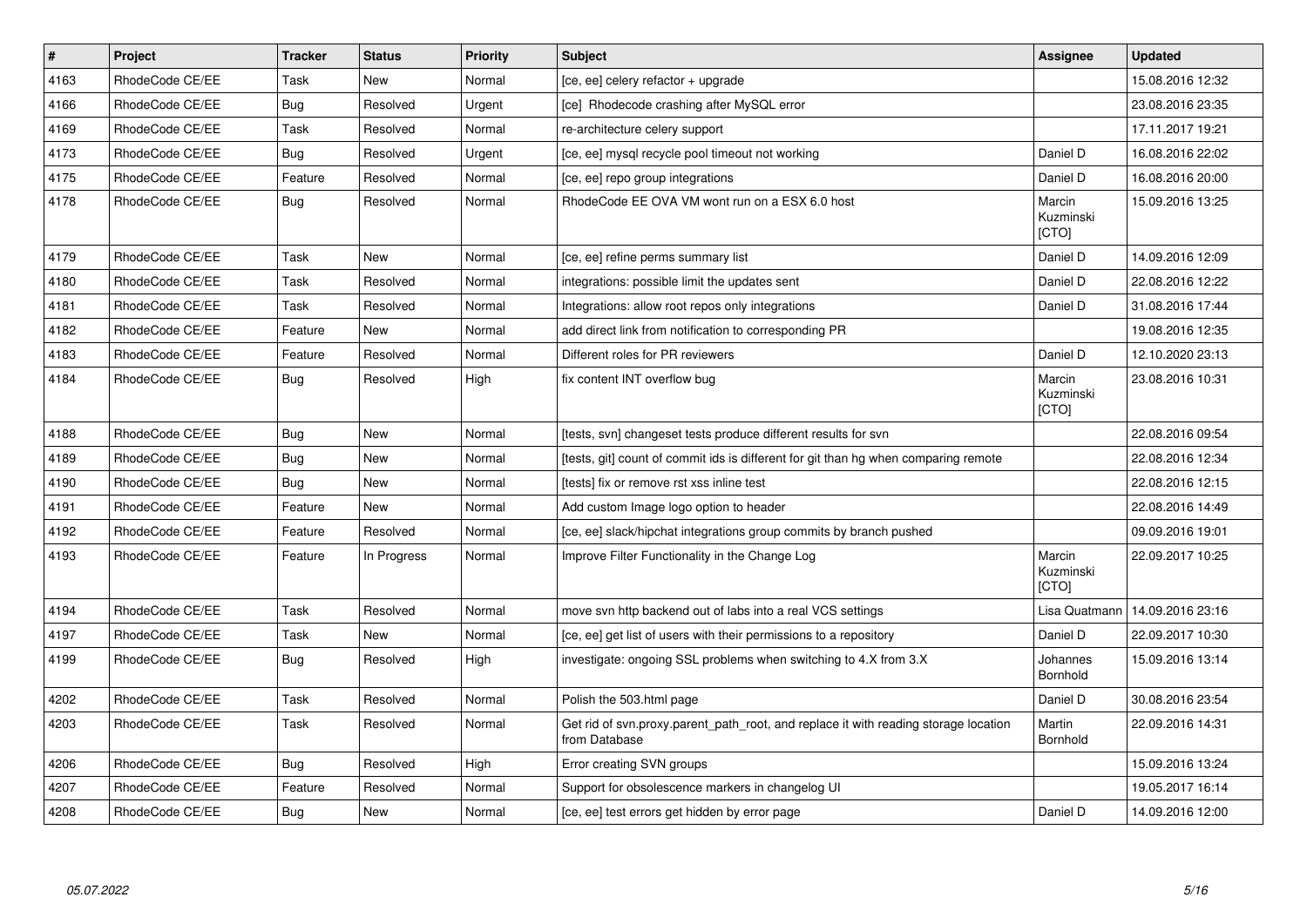| $\sharp$ | Project              | <b>Tracker</b> | <b>Status</b> | <b>Priority</b> | <b>Subject</b>                                                                            | Assignee                            | <b>Updated</b>   |
|----------|----------------------|----------------|---------------|-----------------|-------------------------------------------------------------------------------------------|-------------------------------------|------------------|
| 4211     | RhodeCode CE/EE      | Feature        | Resolved      | Normal          | [ce, ee] increase webhook flexibility                                                     | Marcin<br>Kuzminski<br><b>[CTO]</b> | 20.06.2022 10:55 |
| 4213     | RhodeCode CE/EE      | Feature        | <b>New</b>    | High            | Embed PostgreSQL database                                                                 | Marcin<br>Kuzminski<br>[CTO]        | 03.09.2016 23:45 |
| 4216     | RhodeCode CE/EE      | Task           | <b>New</b>    | Normal          | [ux, renderers] implement consistent rendering for text fields                            |                                     | 06.09.2016 11:46 |
| 4219     | RhodeCode CE/EE      | Feature        | Resolved      | Normal          | [ce, ee] Add mandatory reviewers for pull requests                                        | Marcin<br>Kuzminski<br>[CTO]        | 20.06.2017 15:23 |
| 4220     | RhodeCode Appenlight | Feature        | <b>New</b>    | Low             | Search params allow sorting of result.                                                    |                                     | 06.09.2016 16:33 |
| 4222     | RhodeCode CE/EE      | Feature        | <b>New</b>    | Normal          | Configurable detection of READMEs                                                         |                                     | 09.09.2016 10:05 |
| 4223     | RhodeCode CE/EE      | Bug            | Resolved      | High            | [git, tags] annotated tags not appearing in UI                                            | Daniel D                            | 12.09.2016 06:12 |
| 4224     | RhodeCode CE/EE      | <b>Bug</b>     | Resolved      | Normal          | [docs] update docs re: removing old instances when switching editions                     | Lisa Quatmann                       | 11.10.2016 15:36 |
| 4225     | RhodeCode CE/EE      | Feature        | Resolved      | Normal          | [ce, ee] repo group integrations cascade to child repo groups                             | Daniel D                            | 14.09.2016 11:12 |
| 4226     | RhodeCode CE/EE      | Feature        | New           | Normal          | [settings, system info] add VCS and Channelstream status to System Info                   |                                     | 14.09.2016 16:45 |
| 4227     | RhodeCode CE/EE      | Support        | Resolved      | Normal          | VBScript files detected as text/plain - no syntax highlighting                            |                                     | 14.09.2016 22:38 |
| 4232     | RhodeCode CE/EE      | Feature        | <b>New</b>    | Normal          | [ce, ee, pr, compare] redo diffs, support side by side diffs, html diffs                  | Daniel D                            | 25.10.2016 15:40 |
| 4233     | RhodeCode CE/EE      | Bug            | Resolved      | High            | slack, git push problem                                                                   | Daniel D                            | 26.09.2016 11:56 |
| 4234     | RhodeCode CE/EE      | Task           | <b>New</b>    | Normal          | prepare and test RhodeCode VM image for AWS                                               | Marcin Lulek                        | 11.07.2017 13:32 |
| 4235     | RhodeCode CE/EE      | Task           | Resolved      | High            | Support GIT LFS server                                                                    |                                     | 23.03.2017 17:24 |
| 4237     | RhodeCode CE/EE      | Task           | Resolved      | Normal          | Enable HTTP support                                                                       | Martin<br>Bornhold                  | 12.10.2016 11:51 |
| 4238     | RhodeCode CE/EE      | Task           | Resolved      | Normal          | default reviewers updates                                                                 | Daniel D                            | 06.10.2016 14:26 |
| 4243     | RhodeCode CE/EE      | Support        | Resolved      | High            | Gist visibility update?                                                                   | Martin<br>Bornhold                  | 27.09.2016 06:40 |
| 4244     | RhodeCode CE/EE      | Support        | Resolved      | Normal          | mod day syn template error when using auth realm with spaces in it                        | Martin<br>Bornhold                  | 28.09.2016 12:07 |
| 4245     | RhodeCode CE/EE      | Task           | Resolved      | Normal          | Convert control command to use http mode by default                                       | Marcin<br>Kuzminski<br>[CTO]        | 14.10.2016 16:13 |
| 4246     | RhodeCode CE/EE      | Task           | New           | Normal          | [ce, ee, vcs, git] add tests for annotated git tags                                       | Daniel D                            | 13.02.2018 18:03 |
| 4247     | RhodeCode CE/EE      | <b>Bug</b>     | Resolved      | Normal          | [vcs] Using current time as timestamp during archive creating leads to changing<br>hashes | Martin<br>Bornhold                  | 28.09.2016 12:07 |
| 4250     | RhodeCode CE/EE      | <b>Bug</b>     | Resolved      | Normal          | Adding a reviewer into existing PR doesn't set a reason.                                  | Marcin<br>Kuzminski<br>[CTO]        | 07.10.2016 20:05 |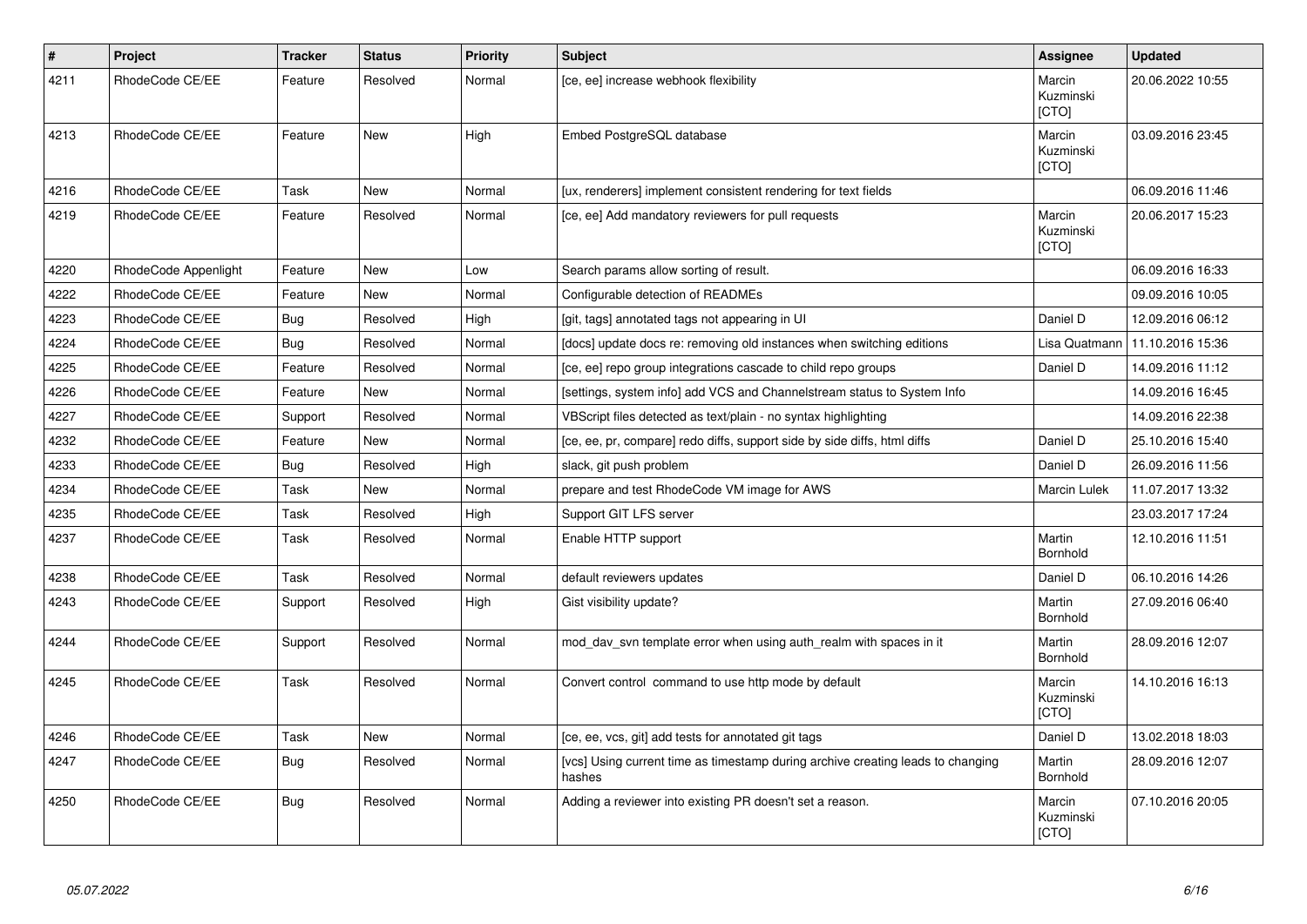| $\pmb{\#}$ | Project         | <b>Tracker</b> | <b>Status</b> | <b>Priority</b> | Subject                                                                                                              | <b>Assignee</b>              | <b>Updated</b>   |
|------------|-----------------|----------------|---------------|-----------------|----------------------------------------------------------------------------------------------------------------------|------------------------------|------------------|
| 4251       | RhodeCode CE/EE | Task           | Feedback      | High            | [customer] Pull request with subrepos                                                                                | Martin<br>Bornhold           | 10.11.2016 17:52 |
| 4252       | RhodeCode CE/EE | Support        | <b>New</b>    | Normal          | Backup & Recovery                                                                                                    |                              | 07.10.2016 19:47 |
| 4254       | RhodeCode CE/EE | Bug            | Resolved      | Normal          | [frontend] 500 Internal Server Error with i18n-ed pages                                                              | Lisa Quatmann                | 30.09.2016 14:38 |
| 4255       | RhodeCode CE/EE | <b>Bug</b>     | New           | Normal          | [translation, i18n] translation not being applied to integrations pages                                              |                              | 30.09.2016 15:56 |
| 4256       | RhodeCode CE/EE | Bug            | New           | Normal          | [ce, ee, ux] Source code highlight colors conflict with red/green inserted/deleted<br>blocks                         | Daniel D                     | 03.10.2016 05:00 |
| 4259       | RhodeCode CE/EE | Task           | Resolved      | Low             | Events, create post-create-user event                                                                                | Daniel D                     | 30.01.2017 20:11 |
| 4266       | RhodeCode CE/EE | <b>Bug</b>     | Resolved      | Normal          | Error 500 on integrations page after setting up Webhook                                                              |                              | 17.10.2016 15:35 |
| 4267       | RhodeCode CE/EE | Feature        | Resolved      | Normal          | [ce, ee] jira tracker integration wildcard project key support                                                       | Daniel D                     | 10.10.2016 20:13 |
| 4268       | RhodeCode CE/EE | <b>Bug</b>     | Resolved      | High            | [ee] default reviewers from changed lines is returning wrong values                                                  | Daniel D                     | 06.10.2016 14:35 |
| 4269       | RhodeCode CE/EE | Support        | Resolved      | Normal          | Allow flash messages to be permanently surpressed                                                                    | Marcin Lulek                 | 14.10.2016 12:46 |
| 4271       | RhodeCode CE/EE | Bug            | Resolved      | Normal          | Browsing new repository groups via SVN issue                                                                         | Martin<br>Bornhold           | 19.10.2016 11:11 |
| 4272       | RhodeCode CE/EE | Feature        | <b>New</b>    | Normal          | Better SPAM protection                                                                                               |                              | 12.10.2016 11:14 |
| 4273       | RhodeCode CE/EE | Bug            | Resolved      | Urgent          | GIT executable not seen by vcsserver                                                                                 | Martin<br>Bornhold           | 13.10.2016 15:45 |
| 4274       | RhodeCode CE/EE | Bug            | Resolved      | Normal          | 500 error when push big objects                                                                                      |                              | 13.02.2017 19:53 |
| 4276       | RhodeCode CE/EE | Bug            | Resolved      | Normal          | System info page uses mercurial/git versions from RhodeCode instead of VCSServer                                     | Marcin<br>Kuzminski<br>[CTO] | 14.11.2016 21:19 |
| 4277       | RhodeCode CE/EE | Bug            | Resolved      | Normal          | [frontend] System info page does not work correctly in safari.                                                       | Martin<br>Bornhold           | 04.11.2016 12:08 |
| 4278       | RhodeCode CE/EE | <b>Bug</b>     | Resolved      | Normal          | [admin] Clicking the save button in admin -> settings -> issue tracker leads to<br>exception if no patterns entered. | Daniel D                     | 18.10.2016 13:38 |
| 4279       | RhodeCode CE/EE | <b>Bug</b>     | Resolved      | Normal          | re-captcha validation is broken                                                                                      | Martin<br>Bornhold           | 26.10.2016 22:27 |
| 4281       | RhodeCode CE/EE | Task           | Resolved      | Normal          | Fix docs on To `increase database performance`                                                                       | Marcin<br>Kuzminski<br>[CTO] | 18.10.2016 16:39 |
| 4282       | RhodeCode CE/EE | Task           | Resolved      | Normal          | Add inode limit together with disk usage                                                                             | Marcin<br>Kuzminski<br>[CTO] | 19.10.2016 12:18 |
| 4283       | RhodeCode CE/EE | Task           | Resolved      | Normal          | bump whoosh to 2.7.4 release                                                                                         |                              | 13.12.2016 21:08 |
| 4285       | RhodeCode CE/EE | Bug            | New           | Normal          | Intermittent error while trying to create or fork a repository                                                       |                              | 17.10.2016 22:42 |
| 4288       | RhodeCode CE/EE | Task           | Resolved      | Normal          | [ce, ee] unify controllers that use diffs                                                                            | Daniel D                     | 02.08.2017 11:41 |
| 4289       | RhodeCode CE/EE | Task           | <b>New</b>    | Low             | [ce, ee] clean up pygments lexer functions + handling                                                                | Daniel D                     | 21.10.2016 14:44 |
| 4290       | RhodeCode CE/EE | Task           | New           | Normal          | Allow to transplant the review status to merged commits                                                              |                              | 17.04.2018 21:50 |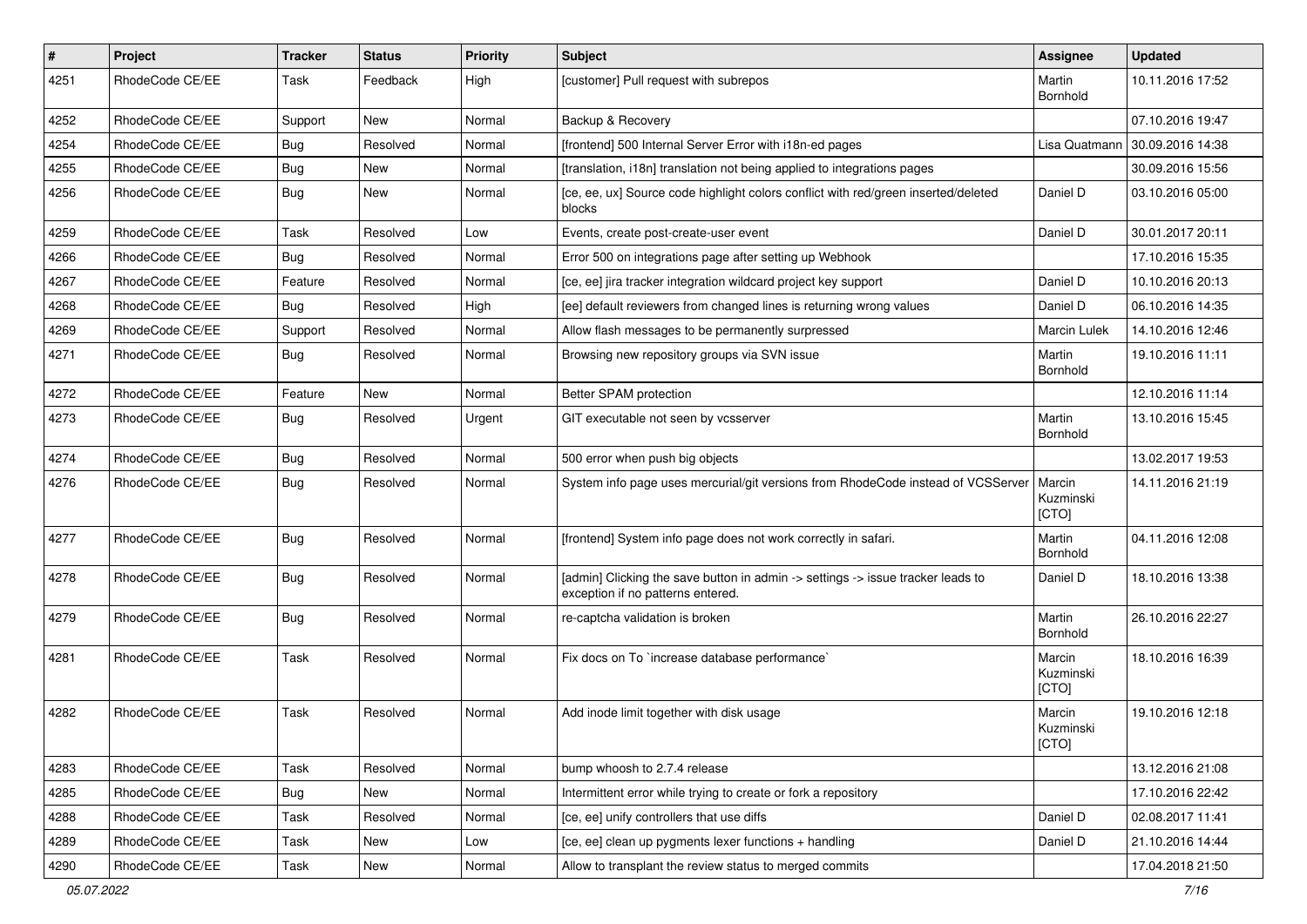| $\pmb{\#}$ | Project         | <b>Tracker</b> | <b>Status</b> | <b>Priority</b> | Subject                                                                                            | Assignee                     | <b>Updated</b>   |
|------------|-----------------|----------------|---------------|-----------------|----------------------------------------------------------------------------------------------------|------------------------------|------------------|
| 4296       | RhodeCode CE/EE | <b>Bug</b>     | Resolved      | Normal          | [ee] Can not create pull requests with reviewers.                                                  | Daniel D                     | 07.11.2016 21:17 |
| 4297       | RhodeCode CE/EE | Task           | Resolved      | Normal          | redo the my-pull-requests page to use the datagrid                                                 | Marcin<br>Kuzminski<br>[CTO] | 01.11.2016 09:31 |
| 4299       | RhodeCode CE/EE | Task           | <b>New</b>    | Normal          | TEMPLATE repo groups                                                                               |                              | 22.09.2017 10:26 |
| 4301       | RhodeCode CE/EE | Feature        | <b>New</b>    | Normal          | [API] toggle force_password_reset in api for Idap users                                            |                              | 28.10.2016 15:43 |
| 4303       | RhodeCode CE/EE | Support        | New           | Normal          | rhodecode instance                                                                                 |                              | 08.11.2016 16:32 |
| 4304       | RhodeCode CE/EE | Bug            | Resolved      | High            | Search: Internal Server Error                                                                      |                              | 26.11.2016 16:26 |
| 4305       | RhodeCode CE/EE | Task           | Resolved      | Normal          | Meta-tagging could be excluded from limit                                                          |                              | 09.11.2016 19:27 |
| 4306       | RhodeCode CE/EE | Bug            | Resolved      | Normal          | Issue to push file with character # on a SVN                                                       |                              | 03.04.2017 16:44 |
| 4311       | RhodeCode CE/EE | Task           | Resolved      | Normal          | Diffs feedback                                                                                     | Daniel D                     | 26.11.2016 14:10 |
| 4312       | RhodeCode CE/EE | Task           | <b>New</b>    | Normal          | Storage location changes                                                                           |                              | 11.07.2017 13:31 |
| 4666       | RhodeCode CE/EE | Task           | Resolved      | Normal          | Bump git and mercurial to latest versions                                                          |                              | 02.12.2016 19:01 |
| 4669       | RhodeCode CE/EE | Task           | <b>New</b>    | Normal          | disable pytest sugar on nix-build                                                                  |                              | 01.12.2016 12:52 |
| 4670       | RhodeCode CE/EE | Task           | Resolved      | Normal          | Release 4.5.1                                                                                      | Marcin<br>Kuzminski<br>[CTO] | 06.12.2016 21:13 |
| 4675       | RhodeCode CE/EE | Bug            | Resolved      | Normal          | Disk free inodes are displayed incorrectly                                                         |                              | 13.12.2016 22:41 |
| 4676       | RhodeCode CE/EE | Bug            | Resolved      | Normal          | Some admin passwords can make installation fail                                                    |                              | 16.12.2016 16:16 |
| 4677       | RhodeCode CE/EE | Support        | Resolved      | High            | API get_repo_refs not working?                                                                     |                              | 19.12.2016 11:46 |
| 4678       | RhodeCode CE/EE | Task           | Resolved      | Normal          | Release 4.5.2                                                                                      |                              | 19.12.2016 17:32 |
| 5150       | RhodeCode CE/EE | Task           | Resolved      | Normal          | Password reset promts in my account should be hidden in accounts that are not of<br>type rhodecode | Marcin<br>Kuzminski<br>[CTO] | 02.01.2017 16:34 |
| 5153       | Documentation   | Bug            | Resolved      | Normal          | Documentation: /tmp permissions                                                                    |                              | 04.01.2017 13:02 |
| 5164       | RhodeCode CE/EE | Bug            | Resolved      | Normal          | non-web calls are leaking session objects                                                          |                              | 13.01.2017 01:30 |
| 5184       | RhodeCode CE/EE | Task           | Resolved      | Normal          | bump pyramid to 1.7.X                                                                              |                              | 06.02.2017 21:50 |
| 5187       | RhodeCode CE/EE | Feature        | Resolved      | Normal          | changelog dynamic loading of commits                                                               |                              | 12.06.2018 12:31 |
| 5198       | RhodeCode CE/EE | Task           | Resolved      | Normal          | remove pyro4 from enterprise                                                                       |                              | 07.02.2017 19:28 |
| 5200       | RhodeCode CE/EE | Task           | New           | Normal          | investigate search improvements                                                                    |                              | 16.12.2019 16:04 |
| 5201       | RhodeCode CE/EE | Task           | Resolved      | Normal          | API: implement describe-methods                                                                    |                              | 13.02.2017 15:57 |
| 5202       | RhodeCode CE/EE | Task           | Resolved      | Normal          | run git gc and git repack on GIT repos when we have a scheduler via celery in<br>pyramid           |                              | 04.12.2017 20:49 |
| 5203       | RhodeCode CE/EE | Task           | Resolved      | Normal          | optimise large repos speed                                                                         |                              | 08.09.2017 16:10 |
| 5207       | RhodeCode CE/EE | Task           | Resolved      | Low             | Release 4.6.1                                                                                      |                              | 13.02.2017 18:04 |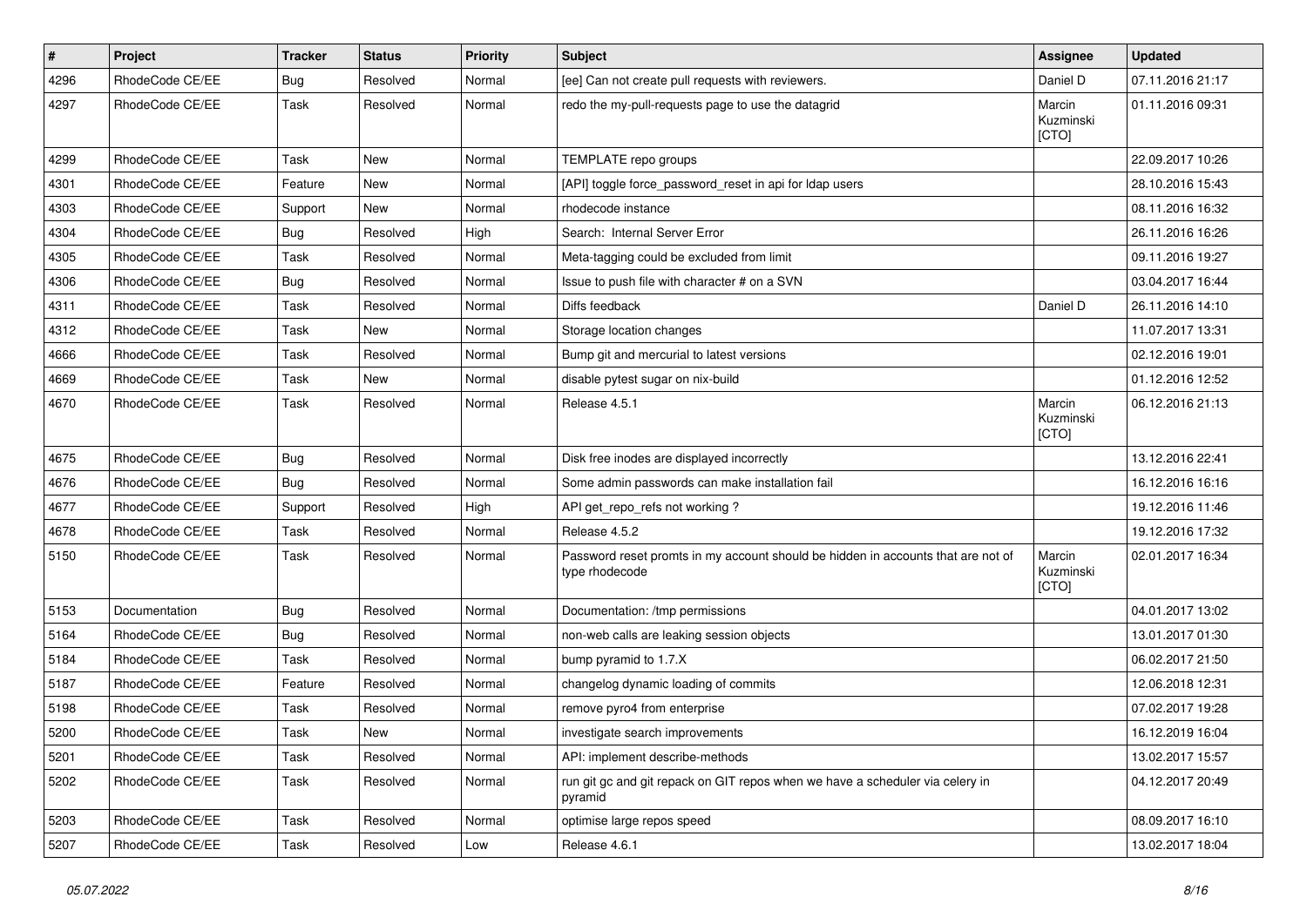| $\pmb{\#}$ | Project         | <b>Tracker</b> | <b>Status</b> | <b>Priority</b> | <b>Subject</b>                                                                                | <b>Assignee</b>              | <b>Updated</b>   |
|------------|-----------------|----------------|---------------|-----------------|-----------------------------------------------------------------------------------------------|------------------------------|------------------|
| 5210       | RhodeCode CE/EE | Bug            | Resolved      | Normal          | webook problems                                                                               |                              | 13.02.2017 19:43 |
| 5213       | RhodeCode CE/EE | Bug            | Resolved      | Normal          | Fixing Apache Proxy timeout issues                                                            |                              | 14.02.2017 09:44 |
| 5218       | RhodeCode CE/EE | Bug            | New           | Normal          | 500 when forking repository, when using special chars in password.                            |                              | 19.02.2017 21:46 |
| 5221       | RhodeCode CE/EE | Task           | Resolved      | Normal          | Missing comment type in emails                                                                |                              | 19.02.2017 21:46 |
| 5225       | RhodeCode CE/EE | <b>Task</b>    | Resolved      | Normal          | add tag of author/contribitor to comments                                                     |                              | 11.05.2017 11:10 |
| 5227       | RhodeCode CE/EE | Bug            | New           | Normal          | 400 during a svn checkout, file with special chars                                            |                              | 23.02.2017 17:43 |
| 5229       | RhodeCode CE/EE | Task           | Resolved      | Normal          | add support for https://clipboardjs.com/                                                      |                              | 21.01.2020 02:19 |
| 5235       | RhodeCode CE/EE | Task           | Resolved      | Normal          | relative image support                                                                        |                              | 10.03.2017 23:37 |
| 5237       | Documentation   | Support        | New           | Normal          | documentation for DR                                                                          |                              | 06.03.2017 23:34 |
| 5248       | Documentation   | Bug            | New           | Normal          | Installation of rhodecode-tools                                                               |                              | 16.03.2017 16:35 |
| 5255       | RhodeCode CE/EE | Support        | <b>New</b>    | Normal          | I can't access issues created by me from mail                                                 |                              | 04.04.2017 11:28 |
| 5256       | RhodeCode CE/EE | Feature        | New           | Normal          | Last repository access time.                                                                  |                              | 23.03.2017 16:34 |
| 5257       | RhodeCode CE/EE | Bug            | New           | Normal          | Git repository with big binary file provokes error and strange behavior/memory leak<br>of RH. | Marcin<br>Kuzminski<br>[CTO] | 23.03.2017 22:02 |
| 5259       | RhodeCode CE/EE | Bug            | Resolved      | Normal          | user-journal storage changes                                                                  |                              | 12.04.2017 00:04 |
| 5265       | RhodeCode CE/EE | Task           | Resolved      | Normal          | Enable phases support                                                                         |                              | 11.05.2017 11:10 |
| 5266       | RhodeCode CE/EE | Bug            | Resolved      | Normal          | Validate if changes in target branches get's propagated on Pull request updates               |                              | 05.04.2017 18:10 |
| 5269       | RhodeCode CE/EE | Support        | New           | Normal          | Upgrade from RC EE 3.7.1 to RC EE 4.x                                                         |                              | 29.06.2017 19:36 |
| 5270       | RhodeCode CE/EE | Task           | New           | Normal          | Comments updates                                                                              | Bartłomiej<br>Wołyńczyk      | 17.04.2018 21:51 |
| 5271       | RhodeCode CE/EE | Feature        | <b>New</b>    | Normal          | Private comments                                                                              |                              | 07.04.2017 12:01 |
| 5272       | RhodeCode CE/EE | Feature        | Resolved      | Normal          | Pull Request checklist                                                                        |                              | 21.01.2020 02:09 |
| 5273       | RhodeCode CE/EE | Feature        | New           | Normal          | Comment status                                                                                |                              | 07.04.2017 13:10 |
| 5277       | RhodeCode CE/EE | Bug            | Resolved      | Normal          | table id=user_list_table - Ajax error                                                         |                              | 13.04.2017 01:04 |
| 5278       | RhodeCode CE/EE | Feature        | <b>New</b>    | Normal          | Require support for git repositories of the form git://                                       |                              | 13.04.2017 15:20 |
| 5289       | RhodeCode CE/EE | Feature        | New           | High            | Ability to Upload/Replace a file using the UI                                                 |                              | 22.09.2017 10:29 |
| 5297       | RhodeCode CE/EE | Bug            | Resolved      | Normal          | Locale fails on a SuSE system                                                                 |                              | 31.10.2018 08:36 |
| 5304       | RhodeCode CE/EE | Bug            | Resolved      | Normal          | Email template not correct                                                                    |                              | 31.10.2018 08:36 |
| 5316       | RhodeCode CE/EE | Feature        | In Progress   | Normal          | UI should provide checkout URL for a SVN path                                                 |                              | 06.11.2017 21:59 |
| 5321       | RhodeCode CE/EE | Feature        | Resolved      | Normal          | Audit logs                                                                                    |                              | 21.06.2017 12:49 |
| 5326       | RhodeCode CE/EE | Task           | Resolved      | Normal          | Public usergroup profile                                                                      | Bartłomiej<br>Wołyńczyk      | 22.02.2018 15:44 |
| 5337       | RhodeCode CE/EE | <b>Bug</b>     | Resolved      | Normal          | Possible memory leak after few Git Pull Requests                                              |                              | 08.08.2017 13:08 |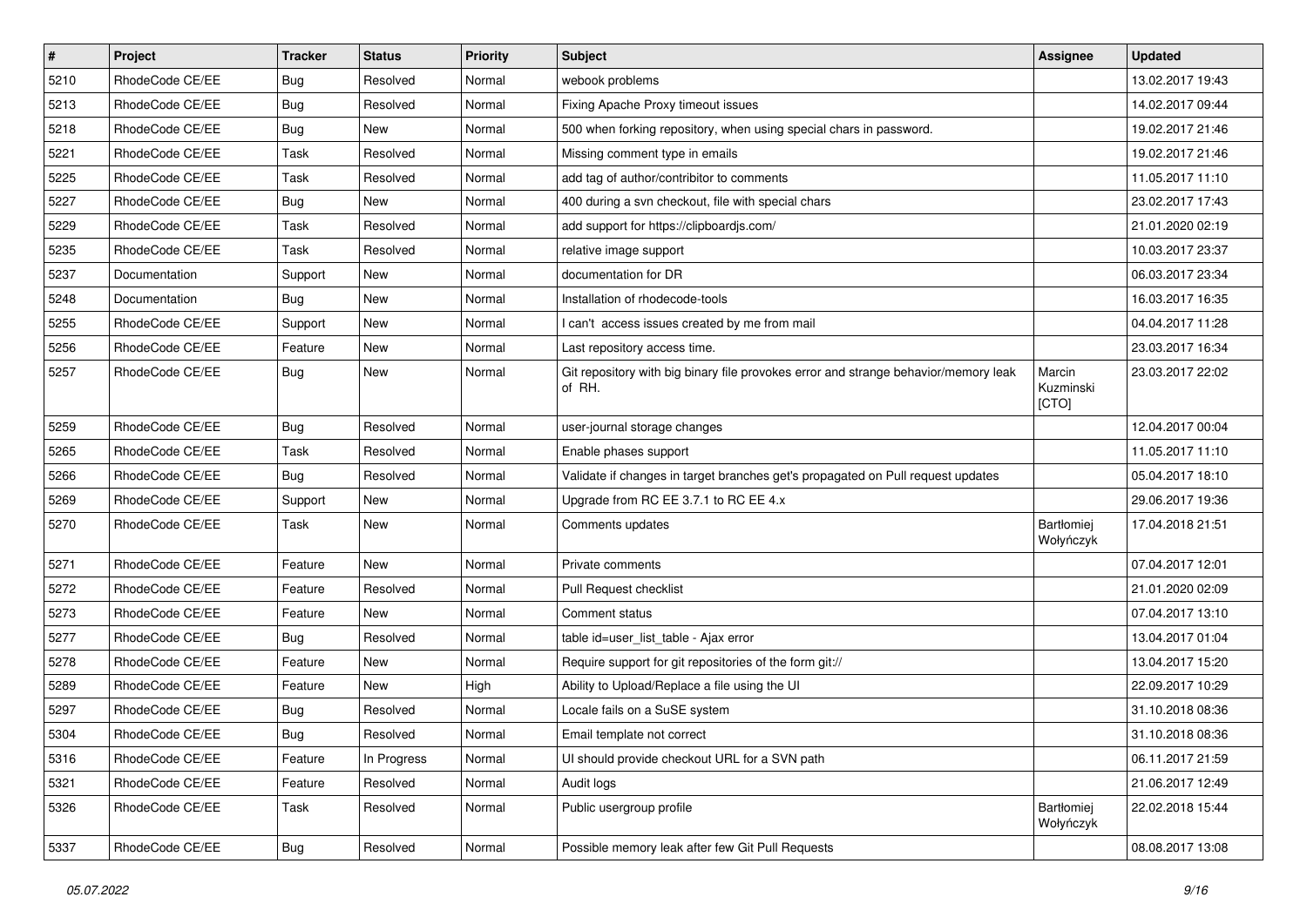| $\pmb{\#}$ | Project              | <b>Tracker</b> | <b>Status</b> | <b>Priority</b> | <b>Subject</b>                                                                                                                                                                       | <b>Assignee</b>              | <b>Updated</b>   |
|------------|----------------------|----------------|---------------|-----------------|--------------------------------------------------------------------------------------------------------------------------------------------------------------------------------------|------------------------------|------------------|
| 5342       | RhodeCode Appenlight | Bug            | New           | Low             | Broken link [Applications Modify application]                                                                                                                                        |                              | 21.06.2017 21:21 |
| 5343       | RhodeCode CE/EE      | Task           | Resolved      | Normal          | SSH key management and SSH support                                                                                                                                                   |                              | 18.08.2017 23:50 |
| 5347       | Documentation        | Bug            | New           | Normal          | Post Install steps should include Apache or Nginx setup.                                                                                                                             |                              | 06.07.2017 10:23 |
| 5348       | Documentation        | Bug            | New           | Normal          | Uninstall documentaion missing some steps                                                                                                                                            |                              | 06.07.2017 10:25 |
| 5368       | RhodeCode CE/EE      | Feature        | Resolved      | Normal          | Mercurial: Close branch before merging it                                                                                                                                            | Mathieu Cantin               | 21.01.2020 02:11 |
| 5371       | RhodeCode CE/EE      | Bug            | New           | Normal          | Comment times in Pull Requests are off by 1 day                                                                                                                                      |                              | 10.04.2018 15:11 |
| 5375       | RhodeCode CE/EE      | Support        | Resolved      | Normal          | How do I configure "Go to" to just search repository names?                                                                                                                          |                              | 16.08.2017 18:00 |
| 5376       | RhodeCode CE/EE      | <b>Bug</b>     | Resolved      | Normal          | error: pretxnchangegroup.acl hook failed: acl: user "" denied on branch "default"                                                                                                    |                              | 16.08.2017 19:45 |
| 5379       | RhodeCode CE/EE      | Bug            | Resolved      | Normal          | Journal RSS feed errors                                                                                                                                                              |                              | 01.09.2017 16:40 |
| 5380       | RhodeCode CE/EE      | Bug            | Resolved      | Normal          | repo commits pageintion error                                                                                                                                                        |                              | 06.09.2017 19:16 |
| 5381       | RhodeCode CE/EE      | Bug            | Resolved      | Normal          | Email integration changeset links invalid                                                                                                                                            |                              | 06.09.2017 12:29 |
| 5382       | RhodeCode CE/EE      | Feature        | New           | Normal          | Support for repository aliases                                                                                                                                                       | Marcin<br>Kuzminski<br>[CTO] | 04.09.2017 15:17 |
| 5386       | RhodeCode CE/EE      | Task           | Resolved      | Normal          | Increase security for Email Change                                                                                                                                                   | Marcin<br>Kuzminski<br>[CTO] | 17.02.2018 17:29 |
| 5391       | RhodeCode CE/EE      | Task           | Resolved      | High            | Secure Email change                                                                                                                                                                  |                              | 17.04.2018 21:50 |
| 5394       | RhodeCode CE/EE      | Support        | New           | Normal          | SVN to Git / Mercurial Migration                                                                                                                                                     |                              | 03.10.2017 09:29 |
| 5395       | RhodeCode CE/EE      | Support        | Resolved      | Normal          | Svn protocols and performance                                                                                                                                                        |                              | 04.04.2019 18:08 |
| 5396       | RhodeCode CE/EE      | Feature        | Resolved      | Normal          | Merge state with shadow repo should be created during pull request                                                                                                                   |                              | 12.10.2017 21:57 |
| 5399       | RhodeCode CE/EE      | Bug            | In Progress   | High            | Issues with Git LFS integration                                                                                                                                                      |                              | 07.07.2019 22:21 |
| 5400       | RhodeCode CE/EE      | Task           | <b>New</b>    | Normal          | User group - subgroup support                                                                                                                                                        |                              | 06.11.2017 22:00 |
| 5404       | RhodeCode CE/EE      | Task           | New           | Normal          | Add an option to detach review rules when deleting an user                                                                                                                           |                              | 22.11.2017 11:23 |
| 5405       | RhodeCode CE/EE      | Bug            | <b>New</b>    | Normal          | Add repository from UI leads to HTTP/404                                                                                                                                             |                              | 28.11.2017 11:39 |
| 5406       | RhodeCode CE/EE      | Bug            | <b>New</b>    | Normal          | <b>Installer Fails</b>                                                                                                                                                               |                              | 01.12.2017 11:52 |
| 5408       | Documentation        | Task           | Resolved      | Low             | Upate nginx documentation for non standard SSL port                                                                                                                                  |                              | 12.07.2018 23:21 |
| 5410       | RhodeCode CE/EE      | Bug            | New           | Normal          | After converting to CE, we get the following error when trying to view some repos in<br>the UI: "UnicodeDecodeError: 'ascii' codec can't decode byte" (full error in<br>Description) |                              | 25.01.2018 20:45 |
| 5412       | RhodeCode CE/EE      | Bug            | Resolved      | Normal          | Webhook for "pullrequest commented" event returns incomplete data                                                                                                                    |                              | 27.02.2018 18:00 |
| 5414       | RhodeCode CE/EE      | <b>Bug</b>     | New           | High            | When Opening New Pull Request, Target Revision Default Is Undesireable                                                                                                               |                              | 11.04.2018 23:20 |
| 5423       | Documentation        | Support        | Resolved      | Normal          | API-Documentation for Method "create_repo_group" faulty                                                                                                                              |                              | 22.01.2018 16:23 |
| 5433       | RhodeCode CE/EE      | Bug            | Resolved      | High            | RhodeCode Community 4.11 doesn't handle HG largefiles extension                                                                                                                      |                              | 01.02.2018 20:08 |
| 5434       | RhodeCode CE/EE      | Bug            | Resolved      | Immediate       | Locale problem                                                                                                                                                                       |                              | 01.10.2021 09:51 |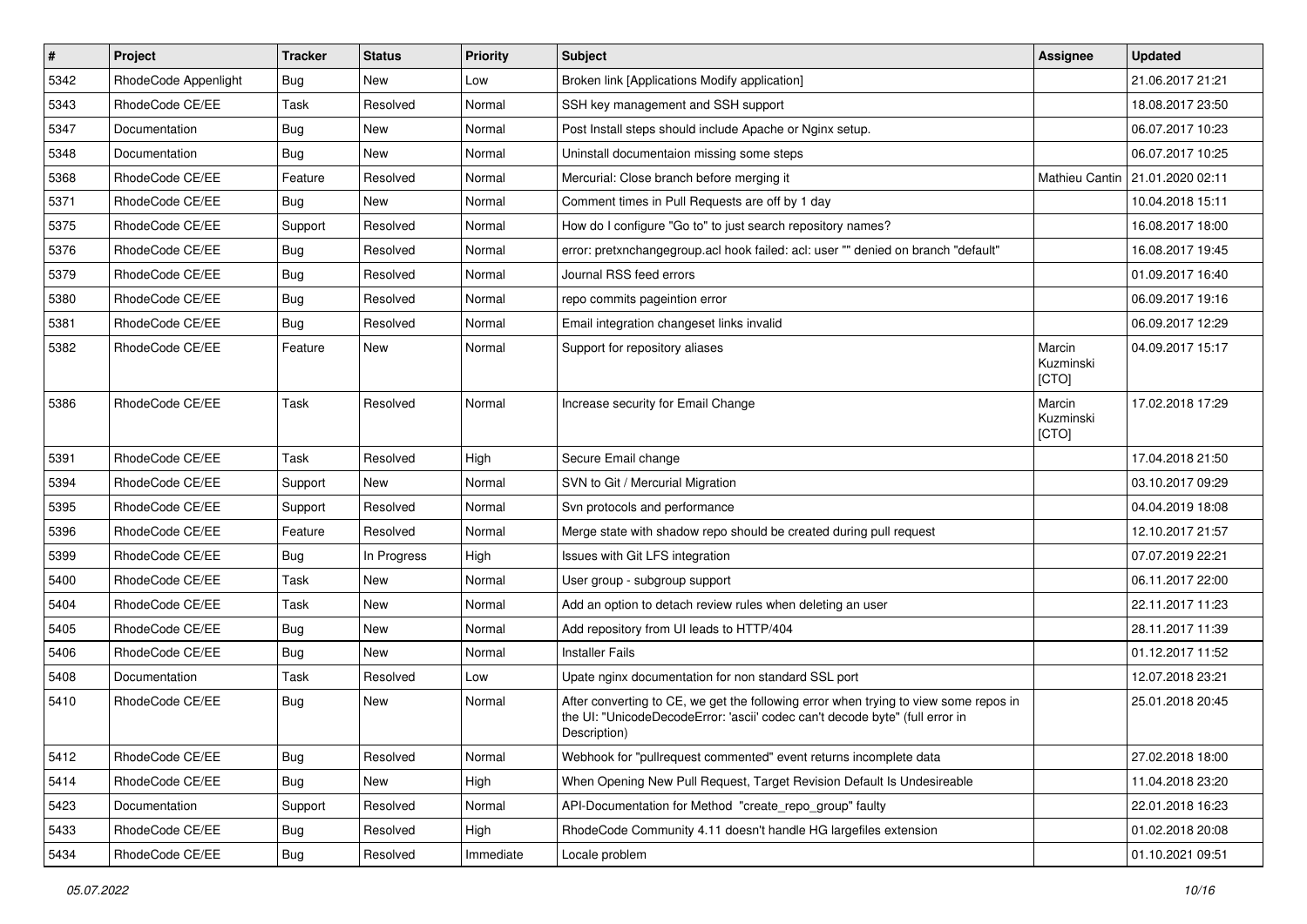| $\pmb{\#}$ | <b>Project</b>    | <b>Tracker</b> | <b>Status</b> | <b>Priority</b> | <b>Subject</b>                                                                                             | Assignee                     | <b>Updated</b>   |
|------------|-------------------|----------------|---------------|-----------------|------------------------------------------------------------------------------------------------------------|------------------------------|------------------|
| 5436       | RhodeCode CE/EE   | <b>Bug</b>     | Resolved      | High            | Unable To Open Pull Request in 4.11.2                                                                      |                              | 14.02.2018 11:14 |
| 5439       | Documentation     | Bug            | <b>New</b>    | Low             | JIRA Integration description: Wrong sample link                                                            |                              | 14.02.2018 14:25 |
| 5441       | RhodeCode CE/EE   | Feature        | New           | Low             | Some files not parsed as XML files                                                                         | Marcin<br>Kuzminski<br>[CTO] | 12.06.2018 12:23 |
| 5442       | RhodeCode CE/EE   | Feature        | Resolved      | Low             | Preview of Jupyter notebooks                                                                               | Marcin<br>Kuzminski<br>[CTO] | 16.01.2019 16:33 |
| 5444       | RhodeCode CE/EE   | Bug            | Resolved      | Normal          | Error while creating a pull request on a Mercurial repository                                              |                              | 17.04.2018 22:29 |
| 5450       | RhodeCode Tools   | <b>Bug</b>     | New           | Normal          | rhodecode-api get license info no longer works                                                             |                              | 17.07.2018 15:01 |
| 5457       | RhodeCode CE/EE   | Bug            | Resolved      | Normal          | Internal server error on full-text search settings page with Elasticsearch                                 |                              | 16.04.2018 09:08 |
| 5460       | RhodeCode CE/EE   | Bug            | New           | Low             | Repo creation stuck when remote clone returns partial http code 500                                        |                              | 06.07.2018 19:14 |
| 5461       | RhodeCode CE/EE   | Bug            | Resolved      | Normal          | Changes to user group permissions via API are not audit logged                                             |                              | 30.08.2018 09:47 |
| 5462       | RhodeCode CE/EE   | Bug            | New           | Normal          | create_repo api fails with celery enabled                                                                  |                              | 10.07.2018 17:49 |
| 5468       | RhodeCode CE/EE   | Support        | New           | Normal          | Check logic for updating last commit for repository groups                                                 |                              | 30.08.2018 09:47 |
| 5469       | RhodeCode CE/EE   | Feature        | Resolved      | Normal          | elastisearch > 2.x not supported?                                                                          |                              | 21.01.2020 02:19 |
| 5471       | RhodeCode CE/EE   | <b>Bug</b>     | New           | Normal          | Webhook integration failing: need more than 3 values to unpack                                             |                              | 01.06.2018 02:26 |
| 5475       | RhodeCode CE/EE   | Bug            | <b>New</b>    | Normal          | Unable to locate user in OpenLDAP directory via Idaps                                                      |                              | 08.06.2018 20:06 |
| 5482       | RhodeCode CE/EE   | Bug            | Resolved      | Normal          | Changing a repo's 'Remote pull uri' in its Settings fails with 'No repo type specified'                    |                              | 31.10.2018 08:37 |
| 5484       | RhodeCode CE/EE   | Support        | <b>New</b>    | Normal          | Setting up ssh, remote hg not found                                                                        |                              | 06.07.2018 23:41 |
| 5489       | RhodeCode CE/EE   | Bug            | Resolved      | High            | grant user permission to repo group API call fails to set permissions on child<br>repos                    |                              | 11.07.2018 09:57 |
| 5490       | RhodeCode CE/EE   | Bug            | Resolved      | Normal          | Changes to repo group permissions via API are not audit logged                                             |                              | 28.02.2019 13:52 |
| 5491       | RhodeCode CE/EE   | Support        | <b>New</b>    | Urgent          | Upgrade RhodeCode Community + VCSSERVER from 4.10.4 to 4.12.4, pull request<br>stop working with reviewers |                              | 30.08.2018 09:47 |
| 5492       | RhodeCode CE/EE   | Bug            | <b>New</b>    | Normal          | VCSServer + SVN 1.10                                                                                       |                              | 26.07.2018 15:01 |
| 5494       | RhodeCode CE/EE   | <b>Bug</b>     | New           | Normal          | rccontrol's python package management causes slow VCS SSH                                                  |                              | 02.04.2019 11:56 |
| 5495       | RhodeCode CE/EE   | Support        | New           | Normal          | Idap to crowd users_groups sync source                                                                     |                              | 10.09.2018 22:09 |
| 5496       | RhodeCode CE/EE   | Support        | <b>New</b>    | Normal          | database migration 4.11.6 mysql to 4.12.4 postgres                                                         |                              | 27.08.2018 21:17 |
| 5497       | RhodeCode CE/EE   | Support        | New           | Normal          | hg push hangs                                                                                              |                              | 30.08.2018 22:15 |
| 5499       | RhodeCode CE/EE   | Support        | New           | Normal          | ERROR [celery.worker.consumer.consumer] consumer: Cannot connect                                           |                              | 11.09.2018 08:39 |
| 5500       | RhodeCode CE/EE   | <b>Bug</b>     | New           | Normal          | How to enable/set "RC_SKIP_HOOKS" to disable svn hooks?                                                    |                              | 02.10.2018 07:45 |
| 5501       | RhodeCode Control | Bug            | New           | Normal          | rccontrol throwing rccontrol.lib.exceptions.SupervisorFailedToStart                                        |                              | 19.05.2022 19:32 |
| 5502       | RhodeCode CE/EE   | Bug            | Resolved      | High            | 500 error when using multiple custom branch permissions                                                    |                              | 07.12.2018 09:49 |
| 5503       | RhodeCode CE/EE   | Support        | New           | Normal          | failed to upgrade to 4.13.3                                                                                |                              | 06.11.2018 18:28 |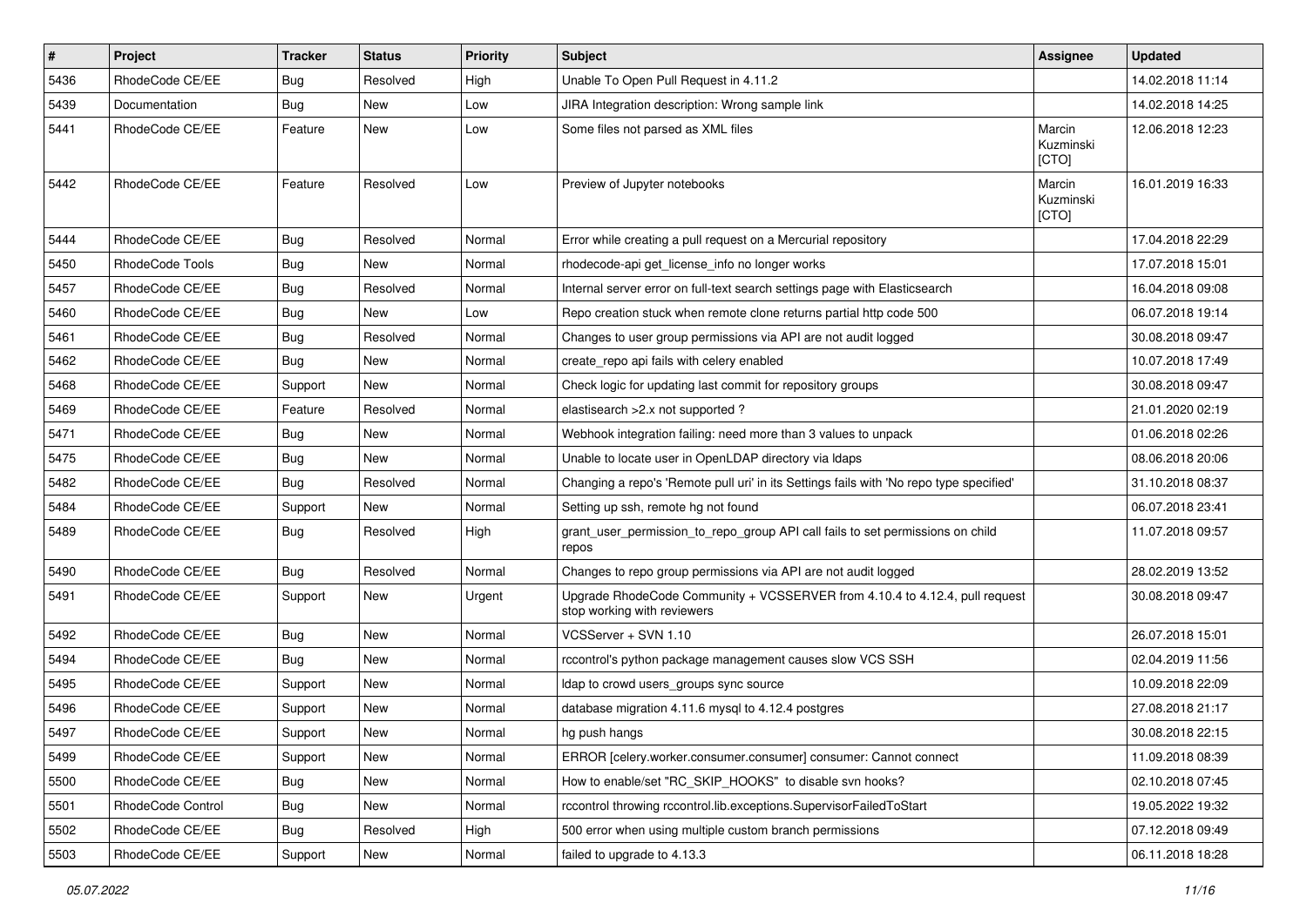| $\pmb{\#}$ | Project           | <b>Tracker</b> | <b>Status</b> | Priority | <b>Subject</b>                                                                           | <b>Assignee</b>    | <b>Updated</b>   |
|------------|-------------------|----------------|---------------|----------|------------------------------------------------------------------------------------------|--------------------|------------------|
| 5504       | RhodeCode CE/EE   | Feature        | New           | Normal   | Buttons to copy commit hash and to expand the commit message in the repo<br>summary view |                    | 26.10.2018 00:59 |
| 5505       | RhodeCode CE/EE   | Bug            | Resolved      | Normal   | Notification emails from RhodeCode is garbled in Outlook 2016 web client                 |                    | 07.12.2018 09:49 |
| 5506       | RhodeCode CE/EE   | Bug            | New           | Normal   | Web UI fonts are not looking good and is difficult to read for people with low vision    |                    | 26.10.2018 09:38 |
| 5507       | RhodeCode CE/EE   | Bug            | Resolved      | Normal   | Markdown rendering needs improvement                                                     |                    | 15.08.2019 15:40 |
| 5509       | RhodeCode CE/EE   | Bug            | New           | Normal   | Remove `!important attributes` from UI elements                                          |                    | 07.12.2018 07:40 |
| 5510       | RhodeCode CE/EE   | Bug            | New           | High     | AssertionError: unexpected parameters: user_agent & hook_type                            |                    | 31.07.2021 11:14 |
| 5511       | RhodeCode CE/EE   | Feature        | New           | Normal   | New feature to synchronize the fork with the remote repo from the summary page           |                    | 13.11.2018 01:23 |
| 5512       | RhodeCode CE/EE   | Bug            | New           | Normal   | Show commit phase in summary view                                                        |                    | 09.11.2018 21:37 |
| 5513       | RhodeCode CE/EE   | <b>Bug</b>     | Resolved      | High     | Gist: GitHub flavoured markdown gist creation fails                                      |                    | 07.07.2019 22:21 |
| 5515       | RhodeCode CE/EE   | Bug            | Resolved      | Normal   | PR default reviewer is incorrect                                                         |                    | 28.02.2019 13:52 |
| 5516       | RhodeCode CE/EE   | Support        | Resolved      | High     | Cannot log into RhodeCode                                                                | Thierry<br>Wynsdau | 28.05.2020 20:28 |
| 5517       | RhodeCode CE/EE   | Bug            | Resolved      | Urgent   | Problem with upgrading to Community-4.15                                                 |                    | 11.12.2018 06:32 |
| 5518       | RhodeCode CE/EE   | Bug            | Resolved      | Normal   | Zero-sized files in /rhodecode/config/rcextensions/examples                              |                    | 21.01.2020 02:18 |
| 5519       | RhodeCode CE/EE   | Bug            | New           | High     | User unable to fork the repo despite setting Repository Forking to Disabled              |                    | 11.12.2018 22:21 |
| 5520       | RhodeCode CE/EE   | Feature        | Resolved      | Normal   | Show the head commits shas when the merge is prevented due to multiple heads             |                    | 28.02.2019 13:52 |
| 5521       | RhodeCode CE/EE   | Bug            | Resolved      | Normal   | Proxing SVN http requests does not work when using prefix for rhodecode.                 |                    | 28.02.2019 13:52 |
| 5522       | RhodeCode CE/EE   | Bug            | Resolved      | Low      | vcsserver fails when url contains extra "/"                                              |                    | 28.02.2019 13:52 |
| 5523       | RhodeCode CE/EE   | Bug            | Resolved      | High     | user from AD is asked to change his password when logs in.                               | Thierry<br>Wynsdau | 28.05.2020 20:28 |
| 5524       | RhodeCode CE/EE   | Bug            | New           | High     | Cannot log into RhodeCode anymore                                                        |                    | 15.01.2019 17:08 |
| 5527       | RhodeCode CE/EE   | Support        | <b>New</b>    | Normal   | API: expose human readable failure reason                                                |                    | 30.01.2019 17:43 |
| 5528       | RhodeCode CE/EE   | Bug            | Resolved      | High     | Empty Unicode file causes the PR to return HTTP 500                                      |                    | 28.02.2019 13:52 |
| 5529       | Documentation     | Support        | <b>New</b>    | Normal   | Documentation does not detail watched repositories                                       |                    | 07.02.2019 00:16 |
| 5530       | RhodeCode CE/EE   | Bug            | Resolved      | Normal   | Email integration has incorrect url                                                      |                    | 09.02.2019 10:33 |
| 5531       | RhodeCode Tools   | Bug            | <b>New</b>    | Normal   | rhodecode-index: default cli opts overwrite given mapping file                           |                    | 17.07.2020 17:36 |
| 5533       | RhodeCode Control | Feature        | In Progress   | Normal   | Support busybox tar                                                                      |                    | 09.02.2019 22:09 |
| 5534       | RhodeCode Control | Feature        | New           | Normal   | extract/preload subcommand                                                               |                    | 14.02.2019 14:45 |
| 5535       | RhodeCode Control | Bug            | New           | Normal   | improper rollback on upgrade failure                                                     |                    | 09.02.2019 21:12 |
| 5536       | RhodeCode CE/EE   | Feature        | Resolved      | Low      | Ability to disable server-side SSH key generation                                        |                    | 28.02.2019 13:52 |
| 5537       | RhodeCode CE/EE   | Task           | Resolved      | Normal   | Add owner to create_pull_request API                                                     |                    | 28.02.2019 13:52 |
| 5538       | RhodeCode CE/EE   | Bug            | New           | Normal   | internal server error (UnicodeDecodeError) during rhodecode-index request                |                    | 20.02.2019 14:43 |
| 5540       | RhodeCode CE/EE   | Bug            | New           | Normal   | Rhode Code 4.15.2 VCS Caching(?) behaviour                                               |                    | 25.02.2019 17:01 |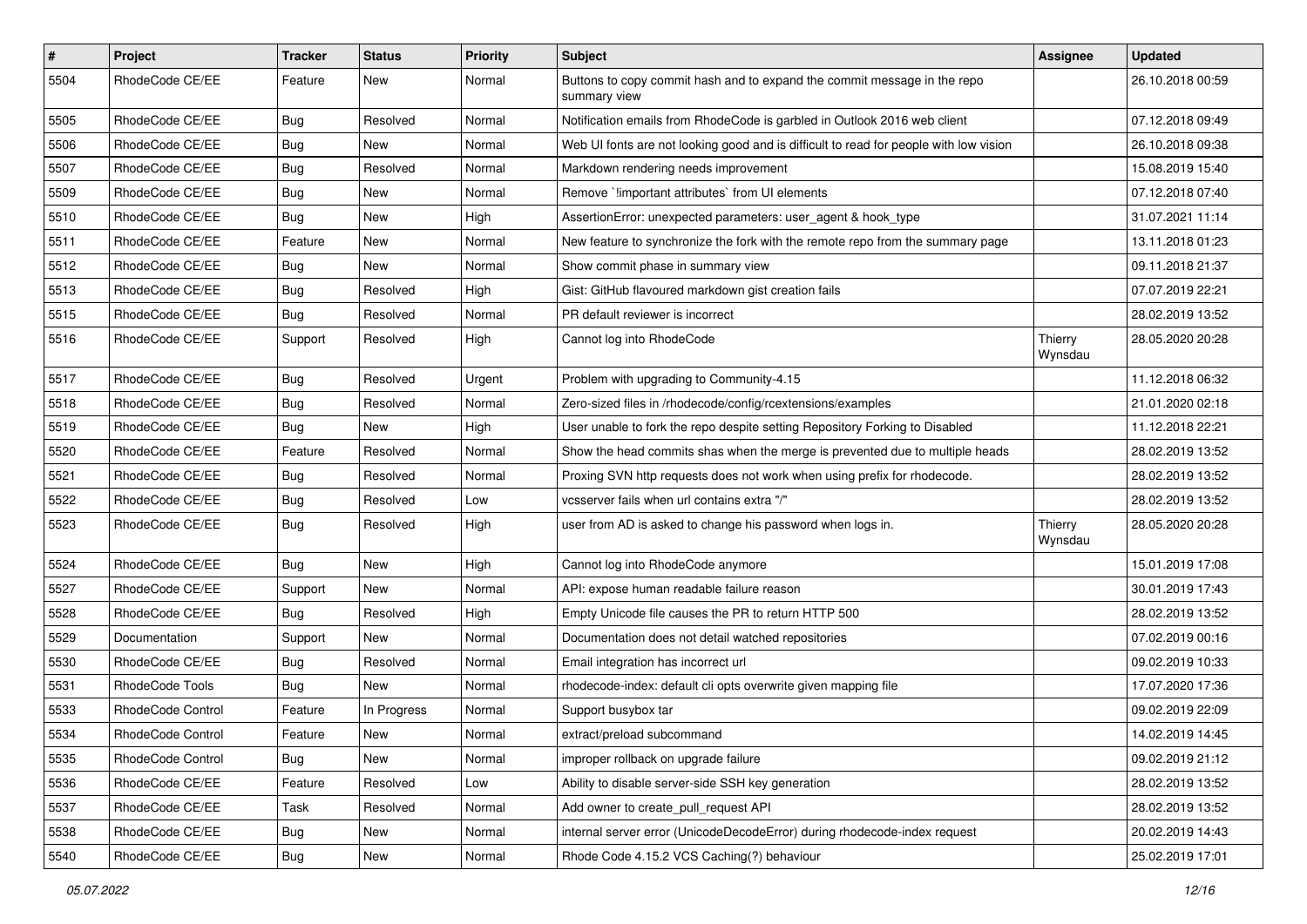| $\vert$ # | <b>Project</b>  | Tracker    | <b>Status</b> | <b>Priority</b> | <b>Subject</b>                                                                                                                    | <b>Assignee</b>    | <b>Updated</b>   |
|-----------|-----------------|------------|---------------|-----------------|-----------------------------------------------------------------------------------------------------------------------------------|--------------------|------------------|
| 5541      | RhodeCode CE/EE | Support    | <b>New</b>    | Normal          | <b>SVN Settings: Repository Patterns</b>                                                                                          |                    | 16.12.2019 15:35 |
| 5543      | RhodeCode CE/EE | Feature    | <b>New</b>    | Normal          | Repo API should have equivalent get repo audit logs() to User API call<br>get user audit logs()                                   |                    | 26.02.2019 12:22 |
| 5544      | RhodeCode CE/EE | Support    | Resolved      | Normal          | Use of authentication token with LDAP account results in account lockout when max<br>bad password attempts are configured in LDAP |                    | 27.02.2019 10:09 |
| 5545      | RhodeCode CE/EE | Bug        | New           | Normal          | Merge commit to contain the username/reponame of the origin                                                                       |                    | 28.02.2019 13:46 |
| 5546      | RhodeCode CE/EE | Support    | Resolved      | Normal          | experiments with mercurial 4.9                                                                                                    |                    | 26.03.2019 09:23 |
| 5547      | RhodeCode CE/EE | Bug        | New           | Normal          | UI not consistent between Firefox and Chrome                                                                                      |                    | 01.03.2019 23:35 |
| 5548      | RhodeCode CE/EE | Feature    | <b>New</b>    | Normal          | Initial Search API                                                                                                                | Peter Colledge     | 07.07.2019 22:21 |
| 5550      | RhodeCode CE/EE | <b>Bug</b> | <b>New</b>    | Normal          | 500 Internal Server Error   The server has either erred or is incapable of performing<br>the requested operation.                 |                    | 18.04.2019 17:12 |
| 5551      | Documentation   | Bug        | New           | Normal          | Mention LargeFile and LFS in the Backup page                                                                                      |                    | 21.04.2019 20:58 |
| 5552      | RhodeCode CE/EE | Feature    | <b>New</b>    | High            | PR dependency across repos                                                                                                        |                    | 22.06.2019 01:15 |
| 5553      | RhodeCode CE/EE | Bug        | <b>New</b>    | Normal          | Exceptions Tracker - Exception ID: 140095575901360 after upgrade to the lastes<br>version                                         | Thierry<br>Wynsdau | 10.07.2019 10:33 |
| 5554      | RhodeCode CE/EE | Support    | Resolved      | Normal          | How to increase number of commits shown in pagination on dashboard and<br>changelog                                               |                    | 21.01.2020 02:08 |
| 5555      | RhodeCode CE/EE | Bug        | Resolved      | Normal          | Making Repository Public does not update the Default User Permissions                                                             |                    | 28.05.2020 20:26 |
| 5556      | RhodeCode CE/EE | Bug        | <b>New</b>    | Normal          | After upgrade RhodeCode Enterprise, pull request via API adds repo owner as<br>default reviewer                                   |                    | 01.01.2020 13:09 |
| 5557      | RhodeCode CE/EE | Bug        | Resolved      | Normal          | Consider removing slashes from the RSS feed names                                                                                 |                    | 31.10.2019 19:54 |
| 5558      | RhodeCode CE/EE | Bug        | Resolved      | Low             | Commit compare window covers text                                                                                                 |                    | 08.07.2019 18:12 |
| 5559      | RhodeCode CE/EE | Bug        | <b>New</b>    | Normal          | Timezone handling issue on repos list                                                                                             |                    | 07.07.2019 22:19 |
| 5560      | RhodeCode CE/EE | <b>Bug</b> | Resolved      | High            | Check all permission API function to flush caches for auth perms                                                                  |                    | 08.06.2021 23:56 |
| 5561      | RhodeCode CE/EE | Bug        | Resolved      | Normal          | PR diff doesn't update when target changes                                                                                        |                    | 21.05.2020 11:53 |
| 5567      | RhodeCode CE/EE | Bug        | Resolved      | High            | Error after PR was updated                                                                                                        |                    | 20.01.2020 10:04 |
| 5569      | RhodeCode CE/EE | Bug        | Resolved      | Normal          | SshWrapper error                                                                                                                  |                    | 21.01.2020 02:02 |
| 5570      | RhodeCode CE/EE | <b>Bug</b> | New           | Normal          | Remap repositories always fail in RhodeCode community                                                                             |                    | 04.10.2019 14:50 |
| 5571      | RhodeCode CE/EE | Bug        | Resolved      | Normal          | redmine does not work with firefox any more                                                                                       |                    | 25.10.2019 12:38 |
| 5573      | RhodeCode CE/EE | Bug        | Resolved      | Normal          | Wrong notification Base Url for Email-Integrations                                                                                |                    | 16.01.2020 08:53 |
| 5574      | RhodeCode CE/EE | Feature    | Resolved      | Normal          | hg: Information for external hooks                                                                                                |                    | 30.07.2020 15:40 |
| 5575      | RhodeCode CE/EE | <b>Bug</b> | Resolved      | Low             | Filtering username containing '-' does not work in Admin audit log panel                                                          |                    | 20.01.2020 10:04 |
| 5576      | RhodeCode CE/EE | Bug        | Resolved      | High            | Hosting many repositories                                                                                                         | Craig Fairhurst    | 12.02.2020 12:55 |
| 5579      | RhodeCode CE/EE | <b>Bug</b> | Resolved      | Normal          | JS bug when a commit message can be parsed as a number                                                                            | Daniel D           | 20.01.2020 10:04 |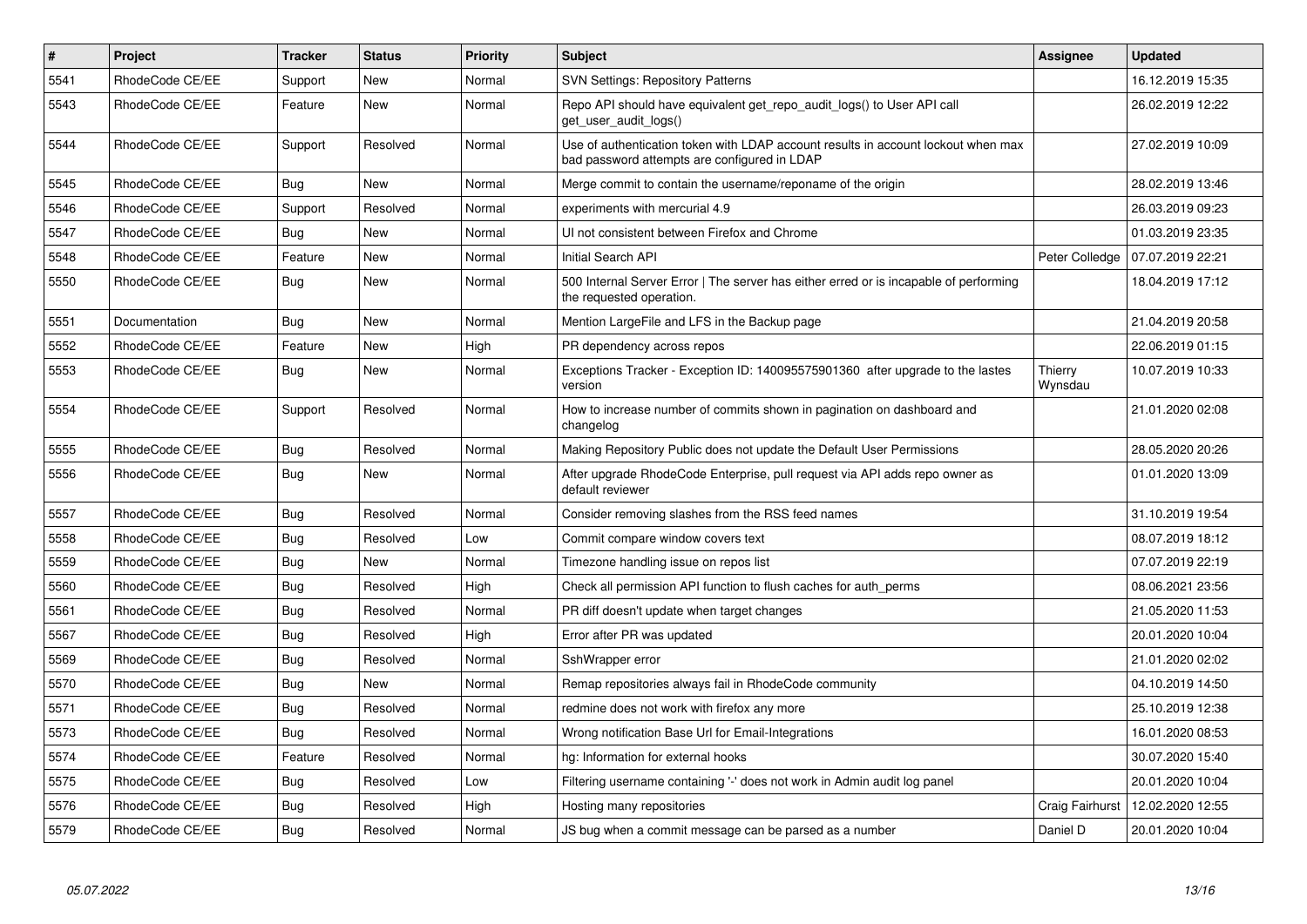| $\pmb{\#}$ | Project           | <b>Tracker</b> | <b>Status</b> | <b>Priority</b> | Subject                                                                                        | <b>Assignee</b> | <b>Updated</b>   |
|------------|-------------------|----------------|---------------|-----------------|------------------------------------------------------------------------------------------------|-----------------|------------------|
| 5581       | RhodeCode CE/EE   | Feature        | Resolved      | Normal          | expose `send email` option in the HTTP API, for `comment commit` and<br>`comment_pull_request` | Daniel D        | 29.01.2020 11:46 |
| 5582       | RhodeCode Control | Feature        | New           | Normal          | Add the version number of a PR in the HTTP API                                                 |                 | 15.01.2020 10:45 |
| 5583       | RhodeCode CE/EE   | Feature        | Resolved      | Normal          | rcextensions hook for pull request comment                                                     |                 | 23.04.2020 13:42 |
| 5584       | RhodeCode CE/EE   | Feature        | <b>New</b>    | Normal          | "update pull request link" message on vcs client                                               |                 | 23.01.2020 10:32 |
| 5585       | RhodeCode CE/EE   | Feature        | Resolved      | Normal          | Minimize downtime on rccontrol upgrade                                                         |                 | 27.03.2020 09:45 |
| 5586       | RhodeCode CE/EE   | Feature        | <b>New</b>    | Normal          | @mention should be a link                                                                      |                 | 29.01.2020 11:46 |
| 5587       | RhodeCode CE/EE   | Bug            | Resolved      | Normal          | Broken metatags in 4.18.1                                                                      | Marcin Lulek    | 29.01.2020 11:46 |
| 5588       | RhodeCode CE/EE   | <b>Bug</b>     | New           | Normal          | wrong rendering of issue tracker pattern                                                       |                 | 29.01.2020 11:24 |
| 5590       | RhodeCode CE/EE   | Bug            | New           | Normal          | Pull Request creation takes 2 minutes                                                          |                 | 28.05.2020 20:48 |
| 5591       | Documentation     | Support        | New           | Normal          | documentation typo                                                                             |                 | 04.02.2020 19:43 |
| 5593       | RhodeCode CE/EE   | Support        | New           | Normal          | SSH connections                                                                                |                 | 17.02.2020 16:18 |
| 5594       | RhodeCode CE/EE   | <b>Bug</b>     | Resolved      | Normal          | Credentials in Repository Settings for Pull requests are exposed                               |                 | 28.05.2020 20:25 |
| 5595       | RhodeCode CE/EE   | Feature        | <b>New</b>    | Normal          | Group code review mail notification                                                            |                 | 03.03.2020 10:17 |
| 5596       | RhodeCode CE/EE   | Bug            | Resolved      | Normal          | Pull Request duplicated after description edit                                                 |                 | 14.04.2020 13:28 |
| 5598       | Documentation     | Bug            | New           | Low             | Typo in force delete command                                                                   |                 | 19.03.2020 20:10 |
| 5599       | RhodeCode CE/EE   | Bug            | Resolved      | Normal          | SVN navigation to trunk fails                                                                  | Daniel D        | 04.04.2020 11:21 |
| 5600       | RhodeCode CE/EE   | Feature        | New           | Normal          | Change default repository landing page                                                         |                 | 27.01.2021 01:04 |
| 5601       | RhodeCode CE/EE   | Feature        | Resolved      | Normal          | Default navigation should be by branch name not commit id                                      |                 | 04.06.2020 23:51 |
| 5602       | RhodeCode CE/EE   | Feature        | Resolved      | Normal          | Copy full path only copies partial                                                             | Daniel D        | 30.03.2020 16:04 |
| 5603       | RhodeCode CE/EE   | Feature        | Resolved      | Normal          | Code search - highlight matching search terms                                                  |                 | 30.03.2020 11:16 |
| 5604       | RhodeCode CE/EE   | <b>Bug</b>     | Resolved      | High            | Search error on second result page                                                             | Daniel D        | 30.03.2020 16:01 |
| 5605       | RhodeCode CE/EE   | Bug            | Resolved      | Normal          | Cannot set subversion compatibility to 1.10                                                    |                 | 30.03.2020 17:27 |
| 5606       | RhodeCode CE/EE   | <b>Bug</b>     | Resolved      | High            | SVN + ssh subdirectory failure                                                                 | Daniel D        | 09.04.2020 03:29 |
| 5608       | RhodeCode CE/EE   | Bug            | Resolved      | High            | svn+ssh user set incorrectly                                                                   | Daniel D        | 31.03.2020 18:21 |
| 5609       | RhodeCode CE/EE   | Support        | Resolved      | Normal          | Change git diff algorithm                                                                      |                 | 31.03.2020 22:08 |
| 5610       | RhodeCode CE/EE   | <b>Bug</b>     | Resolved      | Normal          | Files navigation looses the at= <name> marker</name>                                           | Daniel D        | 03.10.2021 23:23 |
| 5611       | RhodeCode CE/EE   | Feature        | Resolved      | Normal          | Add information "is the pull request up to date?" in the PR page                               |                 | 03.10.2021 23:24 |
| 5612       | RhodeCode CE/EE   | <b>Bug</b>     | New           | Low             | CPU cores getting maxed out by VCSServer on Repository Size request                            |                 | 03.10.2021 23:25 |
| 5613       | RhodeCode CE/EE   | Feature        | New           | Low             | Feature Request: Issue tracker link in new tab/window                                          |                 | 03.10.2021 23:25 |
| 5614       | RhodeCode CE/EE   | Feature        | Resolved      | Normal          | Show context function name in hg diffs                                                         |                 | 23.04.2020 13:43 |
| 5615       | RhodeCode CE/EE   | Feature        | Resolved      | Normal          | Misleading message in PR diff view "File was deleted in this version"                          | Daniel D        | 23.04.2020 17:40 |
| 5617       | RhodeCode CE/EE   | Feature        | New           | Normal          | Allow PRs to non-head bookmarks                                                                |                 | 20.05.2020 12:25 |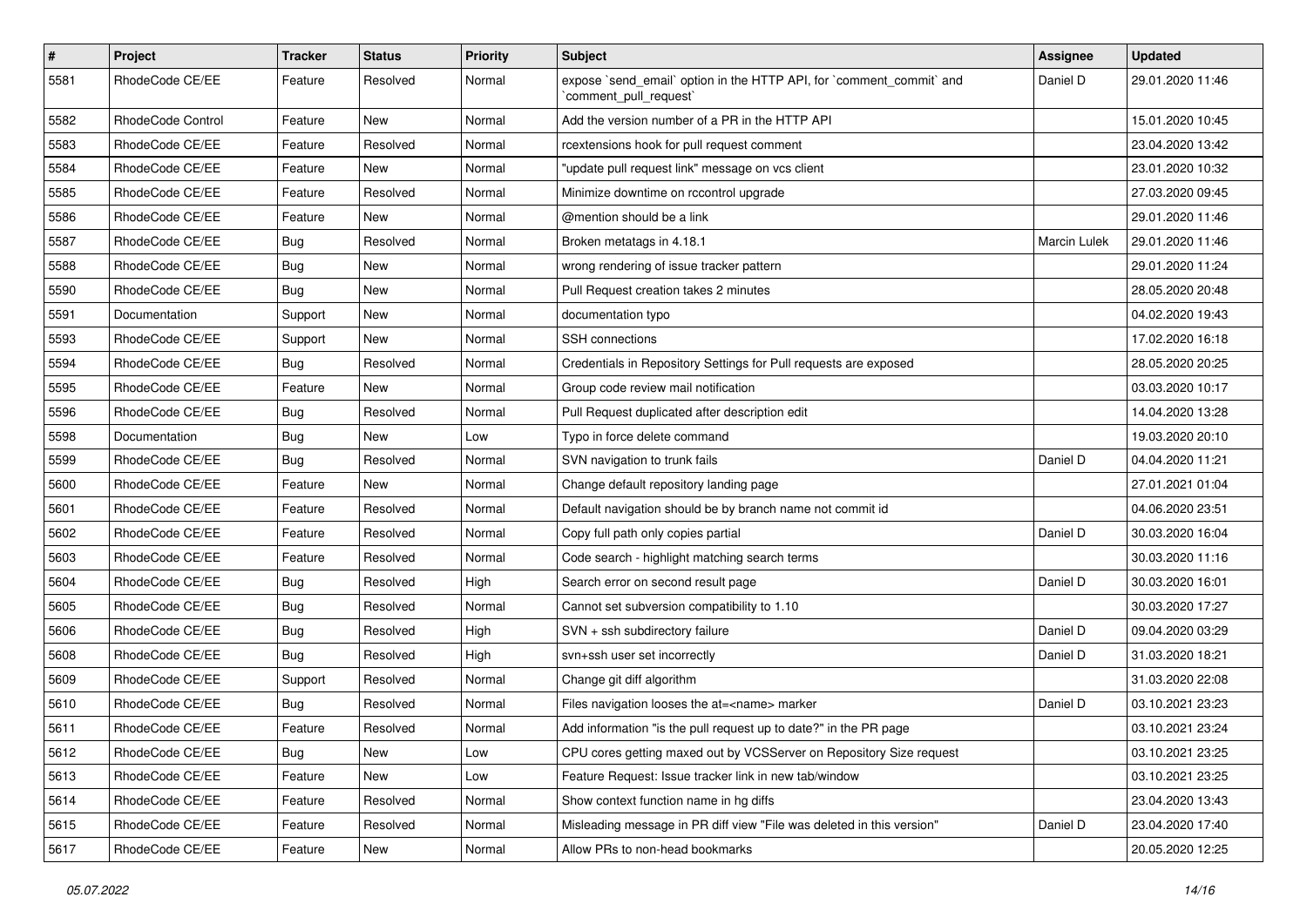| $\vert$ # | Project         | <b>Tracker</b> | <b>Status</b> | <b>Priority</b> | <b>Subject</b>                                                                                                        | Assignee | <b>Updated</b>   |
|-----------|-----------------|----------------|---------------|-----------------|-----------------------------------------------------------------------------------------------------------------------|----------|------------------|
| 5618      | RhodeCode CE/EE | Support        | <b>New</b>    | Normal          | Getting HTTP 502 Bad Gateway when trying to push (or clone) on a slow network                                         |          | 27.05.2020 21:56 |
| 5619      | RhodeCode CE/EE | Bug            | Resolved      | Normal          | Setting Landing Commit to SVN Trunk results in Files tab hitting a 404                                                |          | 04.06.2020 23:51 |
| 5620      | RhodeCode CE/EE | Bug            | Resolved      | Normal          | Regression of mail rendering in Thunderbird                                                                           |          | 15.06.2020 16:45 |
| 5621      | RhodeCode CE/EE | <b>Bug</b>     | Resolved      | Urgent          | $LDAP + User Groups$ authentication plugin not working after upgrade to 4.19. $x$                                     |          | 15.06.2020 17:56 |
| 5622      | RhodeCode CE/EE | Bug            | Resolved      | High            | Upgrade from 4.18.3 to 4.19.3 broke all PRs                                                                           |          | 28.07.2020 16:44 |
| 5623      | RhodeCode CE/EE | <b>Bug</b>     | Resolved      | Normal          | Credentials for remote repository URL leaking in Repository Header                                                    |          | 22.07.2020 00:47 |
| 5624      | RhodeCode CE/EE | Bug            | New           | Normal          | Timeout when trying to test SMTP email configuration                                                                  |          | 01.07.2020 20:01 |
| 5625      | Documentation   | <b>Bug</b>     | New           | Normal          | Feedback on RhodeCode Full-text search docs                                                                           |          | 02.07.2020 19:22 |
| 5626      | RhodeCode CE/EE | Bug            | <b>New</b>    | Normal          | Whoosh full-text indexing is fully indexing all repos, not recognizing forks                                          |          | 02.07.2020 19:24 |
| 5627      | Documentation   | Bug            | New           | Normal          | Immediate re-run of rhodecode-index throws warnings on some repos (and suggests<br>rebuild from scratch)              |          | 02.07.2020 19:41 |
| 5628      | Documentation   | Bug            | New           | Normal          | Problems with SSH Connection docs                                                                                     |          | 06.05.2022 21:14 |
| 5629      | RhodeCode CE/EE | <b>Bug</b>     | <b>New</b>    | Normal          | Diff truncated on small files                                                                                         |          | 21.07.2020 08:58 |
| 5630      | RhodeCode CE/EE | Bug            | New           | Normal          | Inline comments do not follow the line of code                                                                        |          | 21.07.2020 11:25 |
| 5631      | RhodeCode CE/EE | Feature        | New           | Normal          | Change target of PR                                                                                                   |          | 31.07.2020 17:05 |
| 5632      | RhodeCode CE/EE | <b>Bug</b>     | <b>New</b>    | Normal          | Missing Parent Folder for Personal Repo lacks proper handling                                                         |          | 03.08.2020 07:56 |
| 5633      | RhodeCode CE/EE | Bug            | Resolved      | Normal          | Moderately large pull requests fail because inefficient use of reviewer_data_json<br>column in pull requests table    |          | 12.10.2020 23:13 |
| 5634      | RhodeCode CE/EE | Bug            | Resolved      | Normal          | Quick Search Toolbar bugs out if pull request contains unicode double quote<br>character                              |          | 12.10.2020 23:13 |
| 5635      | RhodeCode CE/EE | Feature        | Resolved      | Normal          | Remember column sorted by of the "Pull Requests You Participate In" table                                             |          | 30.11.2020 22:30 |
| 5636      | RhodeCode CE/EE | Bug            | Resolved      | High            | Remap and Rescan 500 Internal Server Error                                                                            |          | 30.04.2021 08:53 |
| 5637      | RhodeCode CE/EE | Feature        | <b>New</b>    | Normal          | Clone URL templates - add per repository/namespace                                                                    |          | 29.10.2020 09:38 |
| 5638      | RhodeCode CE/EE | Feature        | New           | Normal          | Add "Copy full url path" button                                                                                       |          | 05.02.2021 20:23 |
| 5639      | RhodeCode CE/EE | Support        | New           | High            | 500 Internal Server Error   The server has either erred  after importing Database<br>from backup                      |          | 22.11.2020 09:15 |
| 5641      | RhodeCode CE/EE | Feature        | New           | Normal          | "Add draft" / (x) button usability                                                                                    |          | 30.11.2020 20:53 |
| 5642      | RhodeCode CE/EE | Feature        | Resolved      | Normal          | pull request version column in commit list                                                                            |          | 30.04.2021 08:53 |
| 5643      | RhodeCode CE/EE | Feature        | Resolved      | Low             | jump to bottom of review                                                                                              |          | 30.04.2021 08:53 |
| 5644      | RhodeCode CE/EE | Bug            | New           | Normal          | PR inks to comments not working if files are collapsed                                                                |          | 02.12.2020 10:42 |
| 5645      | RhodeCode CE/EE | Bug            | New           | High            | Rhodecode returns 400 Bad request on huge mercurial repos                                                             |          | 18.12.2020 06:29 |
| 5649      | RhodeCode CE/EE | Bug            | New           | Normal          | test-file-upload                                                                                                      |          | 17.12.2020 23:08 |
| 5651      | RhodeCode CE/EE | Bug            | Resolved      | Normal          | Pull requests can get stuck if the diff is too large (it was created by mistake but we<br>can't open it to delete it) |          | 30.04.2021 08:53 |